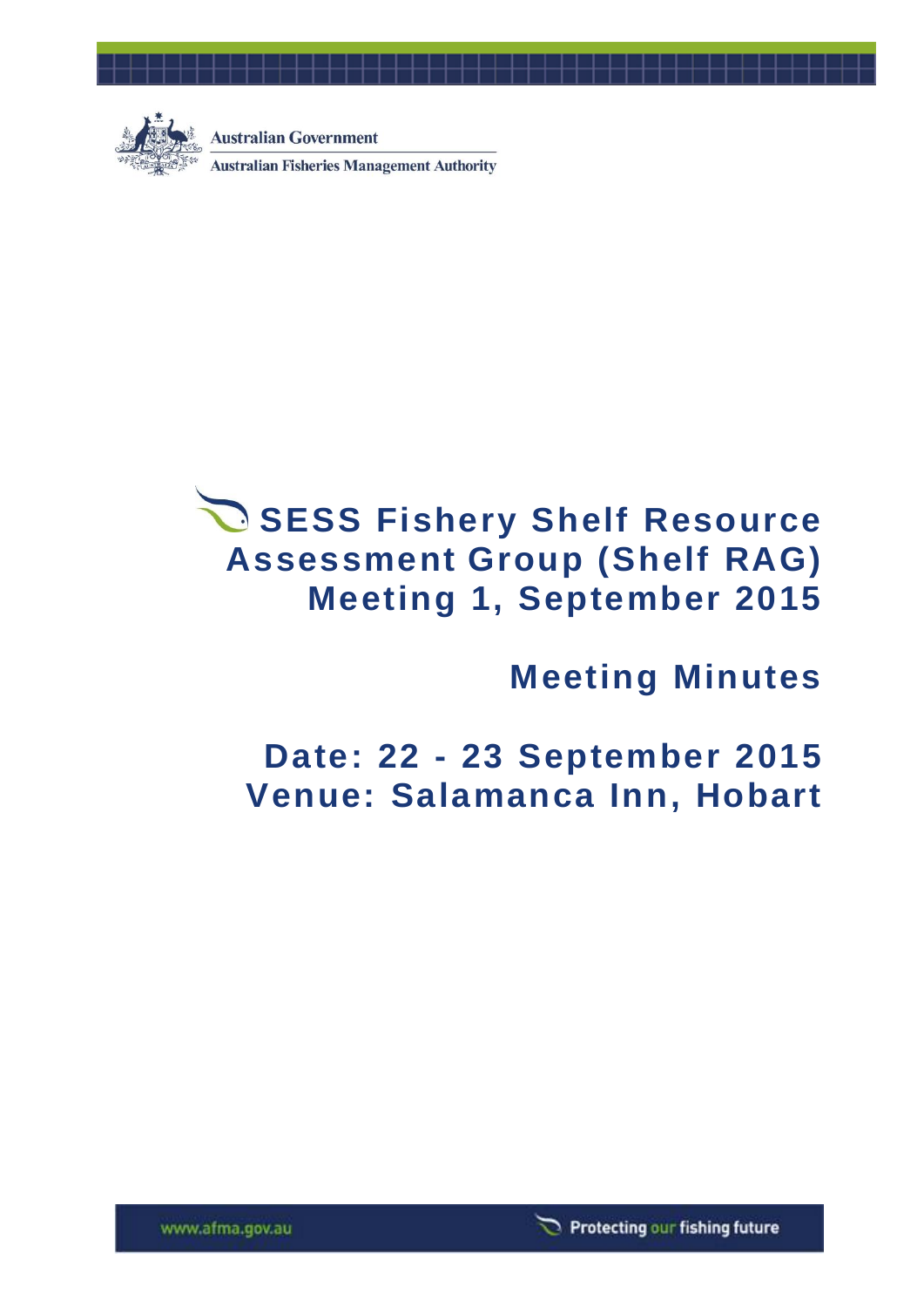## **Attendance**

| <b>Name members</b>         | Membership (type i.e. chair etc.)      |
|-----------------------------|----------------------------------------|
| Mr Sandy Morison            | Chair                                  |
| <b>Mr Robert Curtotti</b>   | ABARES economic member                 |
| Ms Sally Weekes             | Member, AFMA trawl fisheries manager   |
| Dr Geoff Tuck               | Scientific member, CSIRO               |
| Dr Ian Knuckey              | Scientific member, Fishwell Consulting |
| Mr Tom Bibby                | Member, industry                       |
| Mr Tony Lavalle             | Member, industry                       |
| Mr Simon Boag               | Member, SETFIA CEO, industry           |
| Mr Malcolm Poole            | Member, recreational                   |
| Mr Ross Bromley             | AFMA, RAG EO                           |
| <b>Invited participants</b> |                                        |
| Mr Lee Georgeson            | Invited participant, ABARES            |
| <b>Mr Richard Green</b>     | Invited participant, ABARES            |
| <b>Observers</b>            |                                        |
| Dr Malcolm Haddon           | Assessment scientist, CSIRO            |
| Dr Jemery Day               | Assessment scientist, CSIRO            |
| Dr Robin Thomson            | Assessment scientist, CSIRO, Wednesday |
| <b>Dr Richard Little</b>    | Assessment scientist, CSIRO            |
| Dr Judy Upston              | Assessment scientist, CSIRO            |
| Dr Miriana Sporcic          | Assessment scientist, CSIRO, Wednesday |
| Dr Kevin Rowling            | Observer                               |
| Mr Daniel Corrie            | Observer, AFMA                         |

## **Minutes**

# **Tuesday 22 September, 2015**

# **1. Preliminary**

# **1.1 Welcome and introduction and apologies**

1. The Chair opened the meeting at 9:00 and welcomed members and other participants.

Chair Rob Lewis c/- Executive Officer Tony Kingston, 155 Faulkland Rd, Gloucester NSW 2422

2. The RAG noted there were no apologies.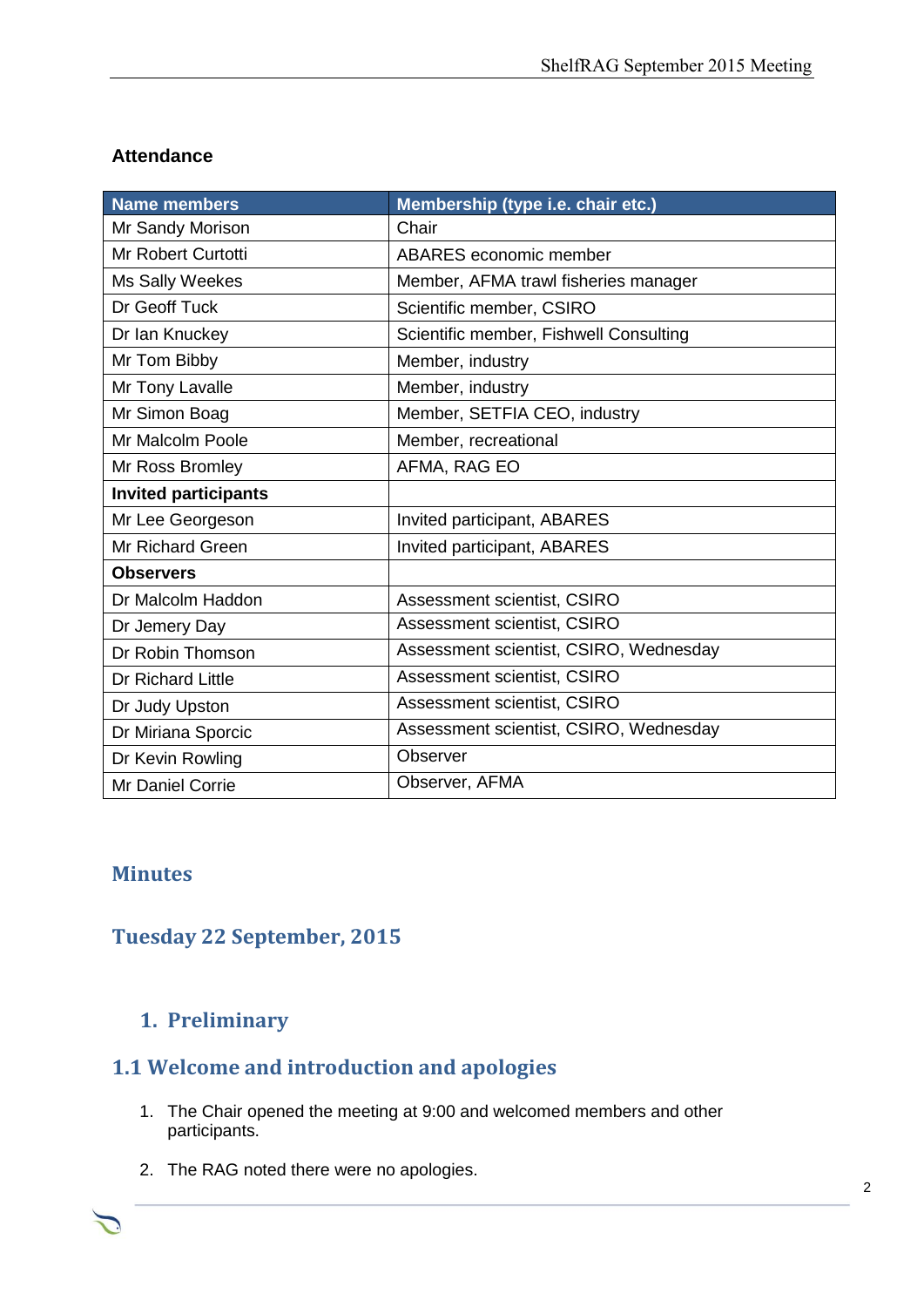## **1.2 Declarations of interest**

- 3. The RAG followed the conflict of interest declarations as outlined in the revised Fisheries Administration Paper 12 (FAP12). A list of the full conflicts of interest declarations made by ShelfRAG members and other participants is provided in Attachment 2.
- 4. Mr Bibby (SFR owner), Mr Boag (Board member of a fishing company) and Mr Poole (recreational fishing member) declared interests in the outcomes of RBC discussions. Dr Haddon pointed out that Tier 3 and 4 RBCs are derived from the harvest control rules and there is little room for discussion on the final outcome. The RAG agreed with Dr Haddon and agreed that all decision making must be impartial. The RAG agreed to deal with any conflict on a case by case basis.

# **1.3 Adoption of agenda**

- 5. The RAG adopted the draft agenda (**Attachment 1**).
- 6. Mr Poole queried whether AFMA monitors quota trading following RAG and MAC meetings. The Chair queried if Mr Poole was talking about benefits to members from knowledge of changes to TACs following RAG or MAC meeting. Ms Weekes said to date AFMA had not considered this to be an issue and does not routinely monitor quota trading subsequent to RAG or MAC meetings. Ms Weekes further stated that this was a question for AFMA and not RAG business. The RAG recognized that this may be an issue but it is not an matter for the RAG
- 1.4 Action items from SESSFRAG and previous ShelfRAG meetings.
	- 7. RAG members reported on outcomes arising from action items from the 2014 ShelfRAG meeting. A list of outcomes is provided in **Attachment 3.**
	- 8. RAG members reported on outcomes arising from action items from the 2015 SESSFRAG meeting. A list of outcomes is provided in **Attachment 4.**

## **2. General updates**

#### **2.1 Manager's report on management issues**

- 9. Ms Weekes presented the AFMA manager's report. The RAG noted the following:
	- The Harvest Strategy Policy, Bycatch Policy and overarching Fisheries Policy reviews are being led by the Department of Agriculture and Water Resources. They are still consulting within Government (AFMA and Environment) and expect to undertake public consultation over the next few months.
	- Observer market testing. Following market testing of the observer program AFMA has decided to conduct a limited tender process with those applicants who have been shortlisted. AFMA will now prepare the request for tender documents, evaluation criteria and associated material, prior to approaching the shortlisted applicants to submit their tenders.
	- Seabirds. Although seabird interactions are still an issue for the trawl fishery significant progress has been made over recent years. "Pinkies", made mandatory from trawl boats in 2014, have been shown to reduce interactions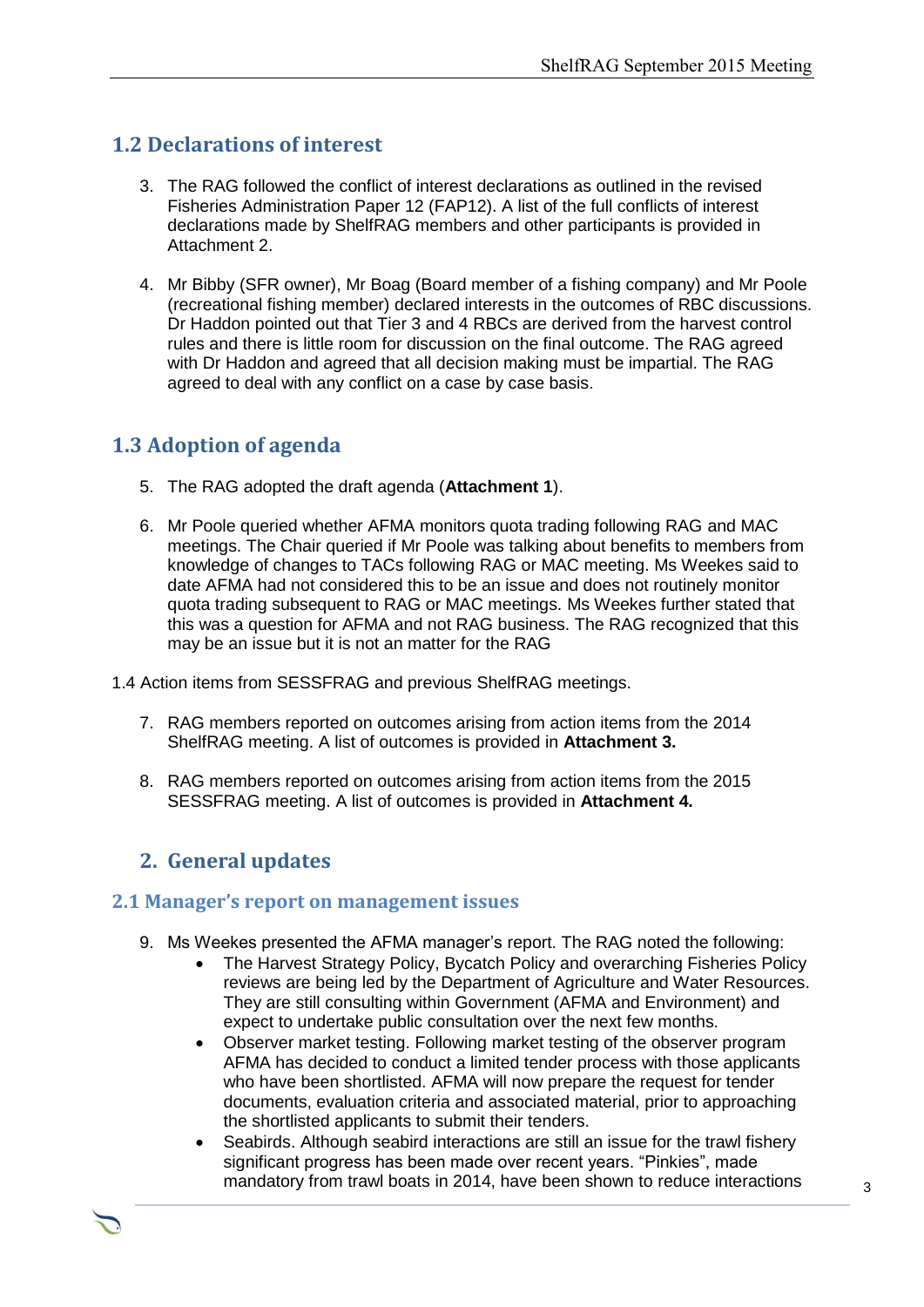by 75 percent. Industry is currently trialing two new alternatives to reduce this rate further.

 The Petuna/Sealord and Sanford blue grenadier winter spawning freezer boat fishery was granted MSC.

## **2.2 AFMA Commission's comments on 2015-16 TACs**

- 10. Ms Weekes passed on the AFMA Commission's comments regarding 2015-16 TACs:
	- a) Proposed changes to the SESSF HSF were supported:
		- the small change limiting rule was removed
		- for multi-year TACs, the large change limiting rule may be applied for each year of the period until the RBC is achieved.

Ms Weekes explained that we would need a strong case to move away from these rules, and that would only occur by exception.

- b) Gemfish east
	- this is a key species for the Commission and they want to see close monitoring of this species to get data to be used in an updated estimate of stock status.
- c) Redfish
	- The Commission set a bycatch TAC of 100 t, noting the issue of stock availability and that the TAC was reflective of the current science.

## **2.3 ABARES Fishery status report 2015**

- 11. Mr Georgeson gave a brief summary of the ABARES fishery status reports
	- For solely and jointly managed fisheries overall, there is likely to be very little change from last year's reports. However, detailed information is confidential until the reports are released in late October 2015.
	- Updated stock assessments for the SESSF (CTS and SHS), orange roughy eastern zone and redfish have implications for status determinations for these stocks.
	- Based on the rebuilding of orange roughy eastern zone, an argument was made by reviewers about increasing uncertainty around the biomass status of southern and western zone orange roughy. Currently, there is little tangible evidence of an increase in biomass so the biomass status is unlikely to change. ABARES would welcome a RAG discussion on this issue.
	- Difficulties in assigning a status determination were encountered for redfish (fishing mortality), blue-eye trevalla, eastern gemfish and pink ling (eastern zone).
	- Overall the SESSF GVP is very similar to last year. Of note is the reduction in NER in the SESSF; in 2013–14 estimates (ABARES fishery economics reports).
	- On a general level, ABARES is facing some new and ongoing challenges with the status reports:
		- **-** assessing fishing mortality for stocks below BLIM remains difficult due to ongoing paucity of information
		- **-** the move to MYTACS for a number of tier 4 species presents challenges

Chair Rob Lewis c/- Executive Officer Tony Kingston, 155 Faulkland Rd, Gloucester NSW 2422

**-** because ABARES reports status against the limit reference point (and discusses status in the context of target reference points), a lack of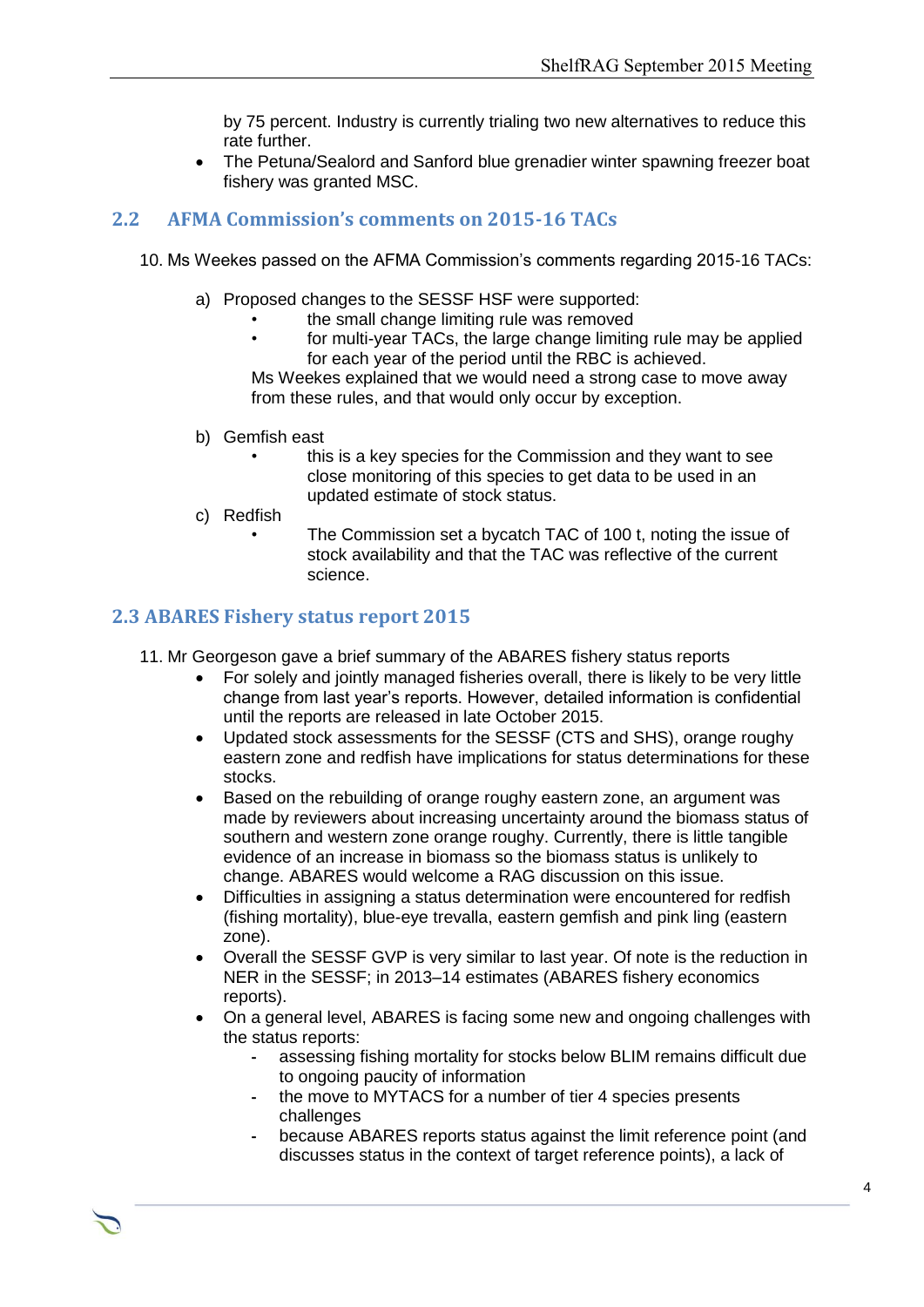updated tier 4 assessments makes it more difficult to track CPUE in relation to the LRP and TRP from year to year

**-** issues around maintaining relevance of reports – there is a general push to reduce assessment and management costs across the board and it may be that in addition to the move toward MYTACS, the format of the annual status reports needs to be reconsidered.

Dr Knuckey joined the meeting at 10:00. The RAG noted Dr Knuckey's declared conflicts of interest (Attachment 2).

### **2.4 SESSFRAG update**

- 12. The Chair gave a brief rundown on this year's SESSFRAG meetings:
	- It is proposed to merge Slope RAG and Shelf RAG when the memberships of each RAG expire, i.e. 30 June 2016.
	- SESSFRAG supported developing a better approach for reporting discards
	- Tiger flathead Danish seine CPUE was higher than last year but still below the 95 percent confidence interval (CI). Trawl CPUE rose from being on the cusp of breaking out below the CI band to being within the CI band. SESSFRAG decided to continue with the current assessment.
	- The RAG viewed the redfish CPUE forecast and noted:
		- **-** an assessment was undertaken last year and redfish biomass was assessed as being below the limit reference point
		- **-** the recent observed CPUE straddled the lower 95 percent CI but was trending up in line with model predictions
		- **-** a rebuilding strategy is being developed and the current RBC is zero
		- **-** there is little new data and a new assessment would not provide any
			- additional management information.
	- School whiting:
		- **-** NSW state catches have been falling and Dr Upston will update the catches in the SESSF ISMP Discard paper
		- **-** Dr Day advised the RAG that he had been doing some work looking at undertaking a pre-recruitment survey of school whiting and whether it is possible that the survey results may inform the assessment.
	- Jackass morwong:
		- **-** SESSFRAG noted that a Tier 1 assessment is scheduled for this year
		- **-** combined, west and east standardized CPUEs are falling
		- **-** the RAG requested Dr Thomson include monthly and yearly length frequency data by zone to identify if any recruitment is occurring in the zones.
	- The CTS and GAB FIS have been put up for external review and AFMA is currently looking to engage a reviewer.
	- Dr Fulton gave a PowerPoint presentation of her work using the Atlantis ecosystem model to test tiered harvest control rules. The Atlantis model was used to model six assessment tier levels, including those currently being used in the SESSF and the effect of metarules in mitigating risk. SESSFRAG recommended deferring any decision on removing metarules until Dr Fulton has published her paper.

#### **2.5 Observer report**

13. The Chair referred the RAG to the previously circulated 2014 ISMP Observer Report. The RAG noted: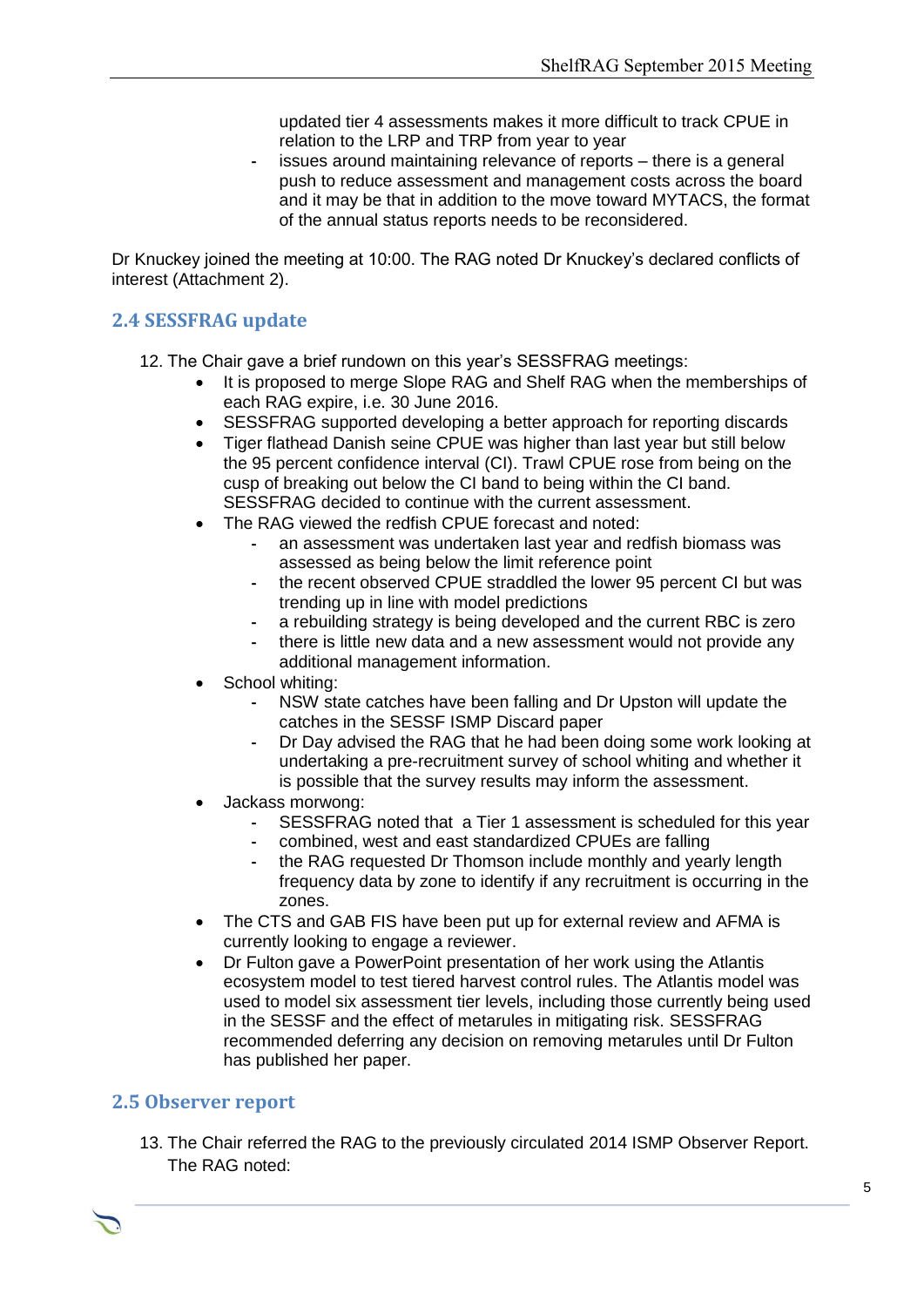- that only 13/33 length frequencies and 6/27 otoliths were collected
- western port sampling was below target. This has now been addressed
- overall sea day targets were met.

## **2.6 ISMP – SESSF Discard estimation 2014**

- 14. Dr Upston presented the 2014 Integrated Scientific Monitoring Program for the Southern and Eastern Scalefish and Shark Fishery – Discard estimation 2014 draft paper and referred members to the paper previously circulated.
- 15. Dr Upston summarised the methodology used to design the ISMP sampling regime (Bergh et al 2009) and how discards were calculated. The RAG noted that discard proportions were sampled across 32 strata within the fishery and sample coverage was reported against Bergh.
- 16. Dr Upston informed the RAG that preliminary estimates of overall discard rates suggested that the discard rates of blue grenadier, John dory, mirror dory & silver trevally increased in 2014 compared to 2013. The RAG noted that discards of John dory increased to 7.3 percent and although this was unusual, John dory being a high priced fish, it was nothing out of the ordinary in the limits of history.
- 17. The preliminary estimates suggest that discard rates for blue-eye trevalla, gemfish west and ocean perch offshore decreased in 2014 compared to 2013. Dr Upston emphasized that these are "preliminary" estimates and the final estimates of the overall discard rate will be presented at the October RAG.
- 18. Dr Upston pointed out that the decision rule specifying a minimum of 10 shots in the stratum where the fishery most occurs was not met for; alfonsino, blue warehou east and west, deepwater shark east and west, orange roughy, oreodory basket and smooth oreodory. Consequently discard estimates were not calculated for these species.
- 19. At SESSFRAG the manager of the observer program, Mr Burns, undertook to update the 2016 ISMP targets to take recent effort into account when allocating sampling days to each stratum and circulate the revised ISMP program to the RAGs for comment.

**Action item 1** – AFMA – As soon as possible Circulate the revised ISMP program to ShelfRAG for comment.

#### *Morning tea*

20. The Chair reminded the RAG that it had yet to formally deal with declared conflicts of interest. Mr Bibby, Mr Lavelle, Mr Boag and Dr Knuckey each left the room in turn while the RAG considered their declared conflict of interests. The RAG agreed that Mr Bibby's, Mr Lavelle's and Mr Boag's expertise in the fishery warranted them being allowed to participate in the meeting however they may be asked to leave the room when formulating RBC advice. The RAG noted Dr Knuckey's interest in the FIS and observer tender however his scientific and general knowledge of the fishery warranted him being allowed to participate in the meeting. The RAG noted that that any RAG member can bring any perceived conflict to the Chair's notice and that the issue can be dealt with at the time on a case by case basis.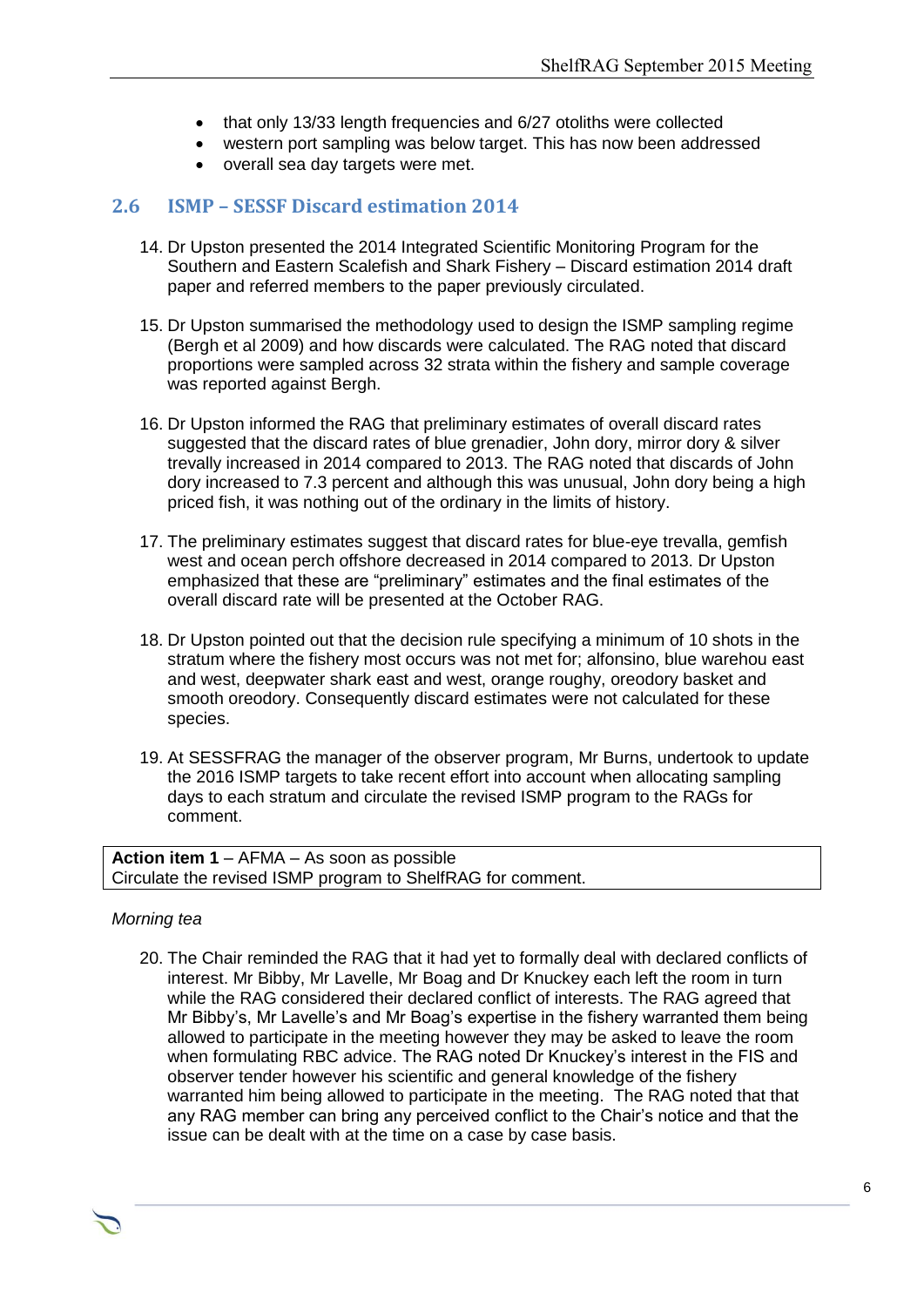## **3. Summary of breakout species and resultant actions from SESSFRAG**

- 21. SESSFRAG reviewed the triggers for ShelfRAG species, except for Royal Red Prawns and Silver Trevally, at their meeting in August 2015, and found no triggers were triggered. The triggers for Royal Red Prawns and Silver Trevally, both Tier 4 species on MYTACs, were considered by AFMA in September 2015 and found also not to have been triggered.
- 22. The RAG reviewed the standardized CPUEs for royal red prawns and silver trevally and found no cause for concern with either species.
- 23. Mr Poole expressed his concerns with the levels of silver trevally discards and that NSW have stated silver trevally are growth overfished. Mr Poole expressed his view that he did not agree with the RAG's opinion that there was no cause for concern and he wanted his dissenting view recorded. He further stated that the RAG continued not to deal with the issue.
- 24. The RAG Chair and members explained that:
	- observed discards are extrapolated over the whole fleet to give estimated discard rates and CVs indicate that there are errors around these estimates
	- growth overfishing is not a stock issue but a size issue and is about whether the stock is providing the best return possible
	- the TAC is under-caught
	- current catch rates over the last four years are above the target and these are used as the basis for the silver trevally assessment
	- silver trevally is in the second year of a three year MYTAC and although the standardized CPUE shows a decline it will be reviewed after three years. The next assessment is due next year.

## **4. Redfish Rebuilding Strategy (RRS)**

- 25. Ms Weekes presented the previously circulated paper and directed the RAGs attention to the items AFMA is seeking ShelfRAG advice on:
	- a) the objectives and the monitoring and evaluation sections of the RRS
	- b) the prioritization of conducting a targeting analysis of redfish catches
	- c) analysis of state and Commonwealth redfish catches and discards
	- d) what may be an appropriate incidental catch TAC to cover incidental catch of redfish when targeting other species whilst preventing targeting and discarding of redfish?
- 26. The RAG noted:
	- redfish was estimated to be at 10.8 per cent of its unfished biomass in 2013 (Tuck 2014).
	- the Commonwealth Fisheries Harvest Strategy Policy 2007 (HSP) requires formal rebuilding strategies to be developed for all species below their biomass limit reference point. Consequently a rebuilding strategy has been developed for redfish
	- the EPBC Act and the HSP state that an adequate rebuilding strategy is likely to be one with the characteristics of a recovery plan that would provide for the research and management actions necessary to stop the decline of, and support the recovery of, the species concerned.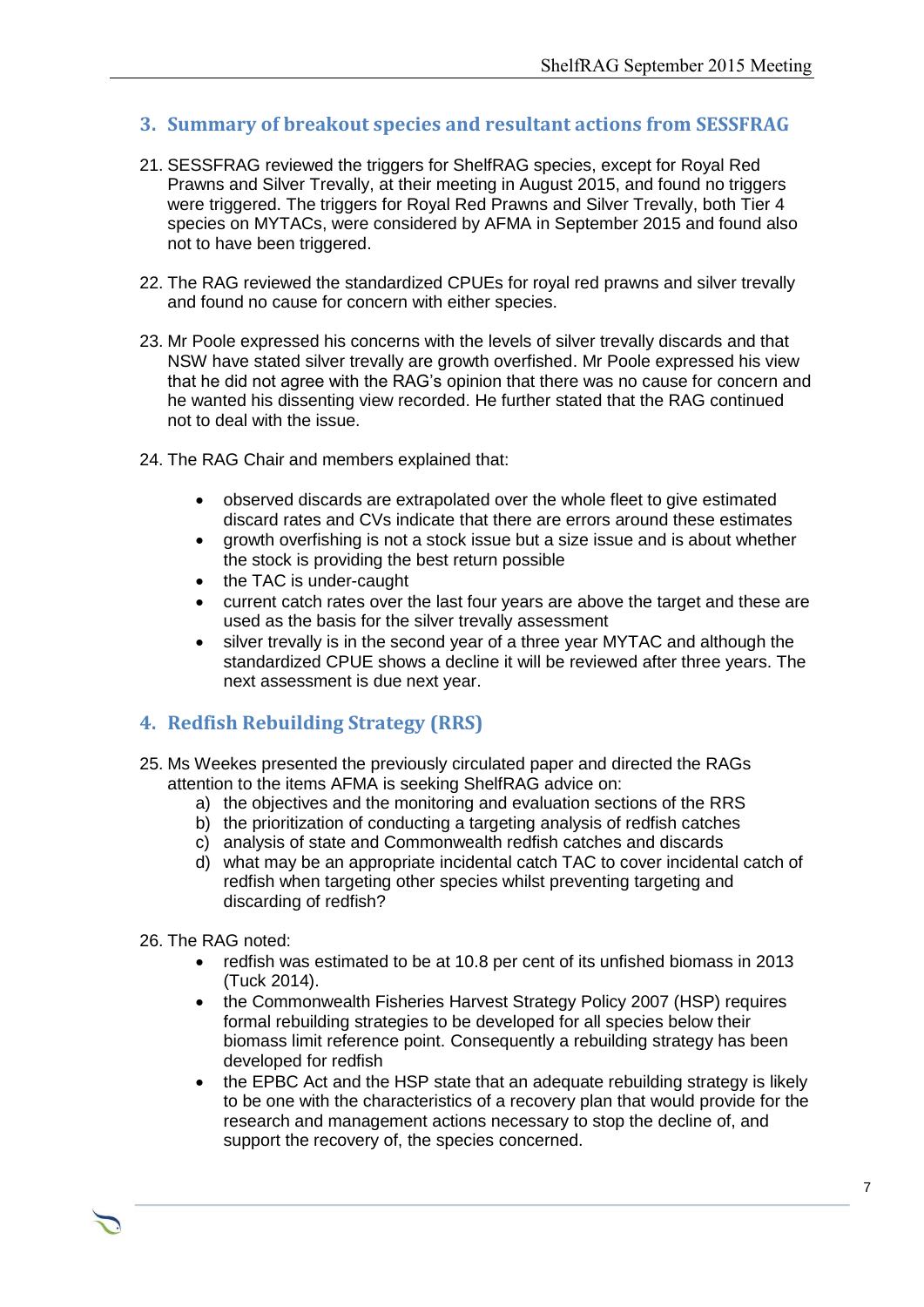- 27. AFMA is seeking ShelfRAG advice on the appropriateness of the following objectives for redfish:
	- to rebuild redfish in the area of the SESSF to the default limit reference point of 20 per cent of unfished spawning stock biomass (BLIM) within a biologically reasonable timeframe, being approximately 26.7 years (one mean generation time (16.7 years) plus 10 years)
	- having reached BLIM, rebuild redfish to the maximum sustainable yield level of 40 per cent of unfished spawning stock biomass (BMSY) and
	- once BMSY is reached, pursue the biomass level which aims to maximise net economic returns, currently 48 per cent of unfished spawning stock biomass (BMEY).
- 28. Based on the most recent biomass projections in 2014, the stock is predicted to recover to a biomass larger than its limit reference point by 2018 or 2019 under a catch of up to 150 t (Tuck 2014). Dr Knuckey pointed out that projections made using the model rely on average recruitment and this has probably not occurred for a number of years. Rebuilding times using this scenario are probably optimistic. The RAG recommended exploring the effect of different recruitment scenarios on rebuilding times. Dr Tuck advised that this could be possible subject to AFMA and CSIRO negotiating suitable funding and consideration of CSIRO time constraints.

**Action item 2** – AFMA/CSIRO – subject to funding Explore the effect of different recruitment scenarios on redfish rebuilding times.

29. Recognising the close relationship between recruitment and recovery time, the RAG recommended annual monitoring of size and age composition of redfish. The RAG also identified the need ensure that adequate redfish LF samples were obtained.

**Action item 3** – AFMA/CSIRO – ongoing Annual monitoring of size and age composition of redfish.

- 30. The HSP notes that a zero RBC provides the maximum possible recovery rate; however, achieving zero fishing mortality in a multi-species fishery is difficult. Recognising this the AFMA Commission determined an incidental catch TAC of 100 t for redfish for the 2015-16 fishing season.
- 31. Subsequent to discussions at the October 2014 ShelfRAG meeting, the RAG noted anecdotal evidence from industry that there are signs of a recruitment pulse coming through (as also seen in the latest CPUE data reviewed by SESSFRAG in August 2015).
- 32. AFMA is seeking ShelfRAG advice on:
	- the prioritization of conducting a targeting analysis of redfish catches
	- analysis of state and Commonwealth redfish catches and discards
	- what may be an appropriate incidental catch TAC to cover incidental catch of redfish when targeting other species whilst preventing targeting and discarding of redfish?
- 33. Dr Knuckey gave a short presentation on the effects of mesh size on trawl net selectivity. He explained that small redfish are caught inadvertently in the course of fishing for other species and capture and discarding of small fish is a major source of mortality for this species. The best way to reduce size based discarding is to increase codend mesh size; however previous trials have shown that increased mesh size will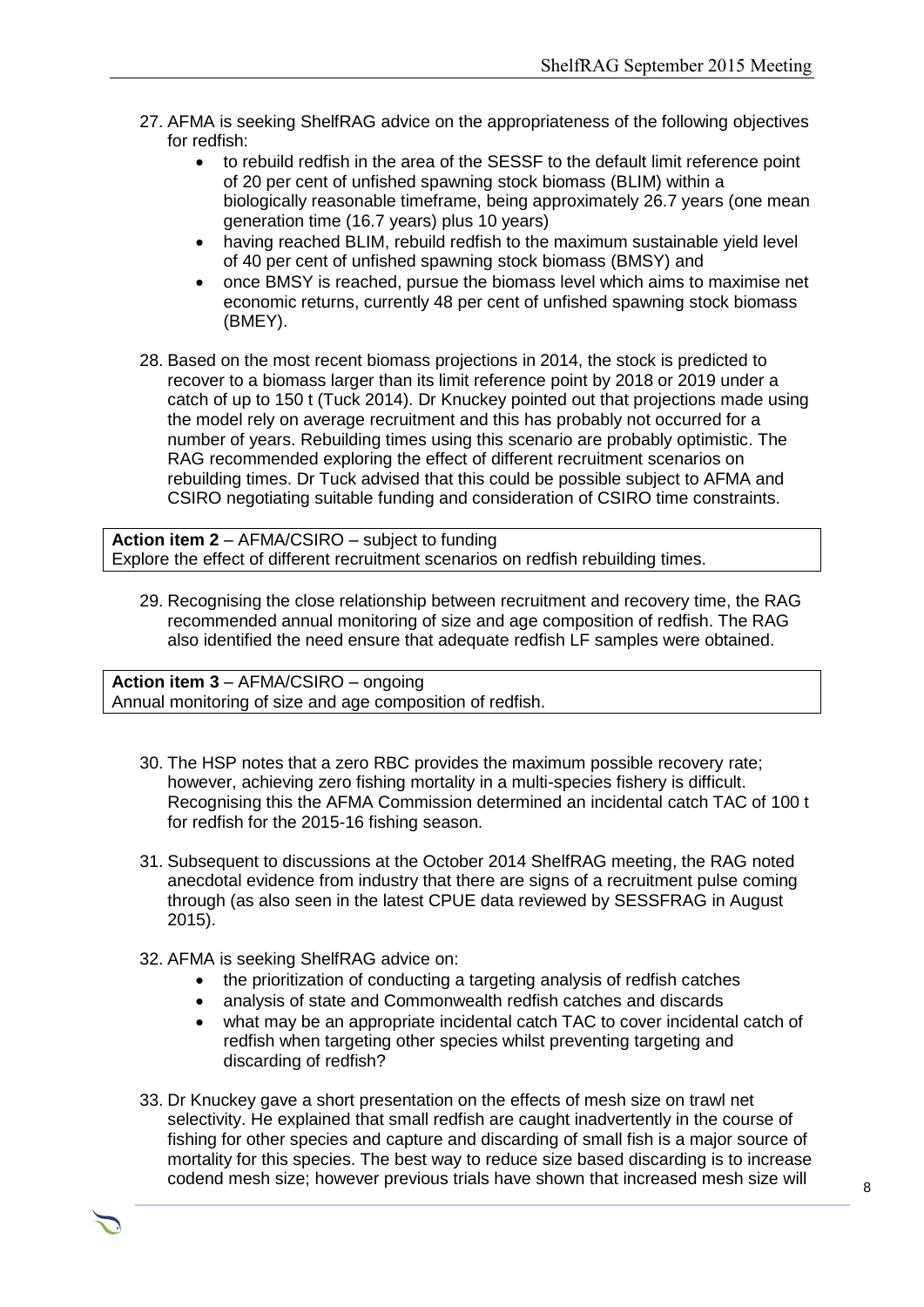reduce flathead catches. Dr Knuckey said that increasing codend mesh sizes to 102 mm diamond mesh seems to be the most effective in reducing catches of 12 – 14 cm redfish while minimizing the effect on other species. (Reference: "Maximizing yields and reducing discards in the South East Trawl Fishery through gear development and evaluation. Knuckey, I.A. and C.J.T. Ashby. 2009).

34. Mr Boag pointed out that increasing mesh sizes would come at a cost through loss of production while redfish rebuilt and reduced quota values. He thought it would be beneficial to the decision making process if both these costs were able to be quantified.

#### *Lunch*

- 35. The RAG made the following suggestions and comments regarding the RRS:
	- The RAG recognized redfish are caught as part of a multi species trawl fishery and it is difficult to set a realistic bycatch TAC without understanding what proportion of the redfish catch is targeted and what taken while fishing for other species. The RAG recommended undertaking an analysis of redfish targeting and trends.

**Action item 4** – CSIRO – as soon as possible Undertake an analysis of redfish targeting and trends.

- The redfish assessment showed low recruitment is a key driver of stock decline and this should be included in the RRS.
- Size based discarding is an important source of mortality. The RAG recognizes that any increase in mesh size will reduce catches of some other species, principally flathead. Dr Knuckey suggested that flathead catches would drop in the short term (3-5 years) but would recover over a longer period and the fishery would be harvesting larger fish. Financial returns to operators should also be improved with larger fish attracting higher prices.
- A lower redfish TAC may constrain catches of other species caught with redfish.
- There are good redfish data that will support a periodic update of redfish assessments.
- If there is a need for management changes to rebuild redfish it is economically more sensible to target any changes towards areas where redfish occur instead of using a broad brush approach
- Mr Boag suggested that there is scope for SETFIA to participate in the RRS and advocated including SETFIA co-management with AFMA in the strategy.

**Action item 5** - AFMA/CSIRO - unspecified Explore redfish rebuilding times under different selectivities and recruitment scenarios.

#### **Action item 6** – Executive Officer – immediately

Circulate Dr Knuckey's paper "Maximizing yields and reducing discards in the South East Trawl Fishery through gear development and evaluation. Knuckey, I.A. and C.J.T. Ashby. 2009) to all members.

Chair Rob Lewis c/- Executive Officer Tony Kingston, 155 Faulkland Rd, Gloucester NSW 2422

#### **TAC advice**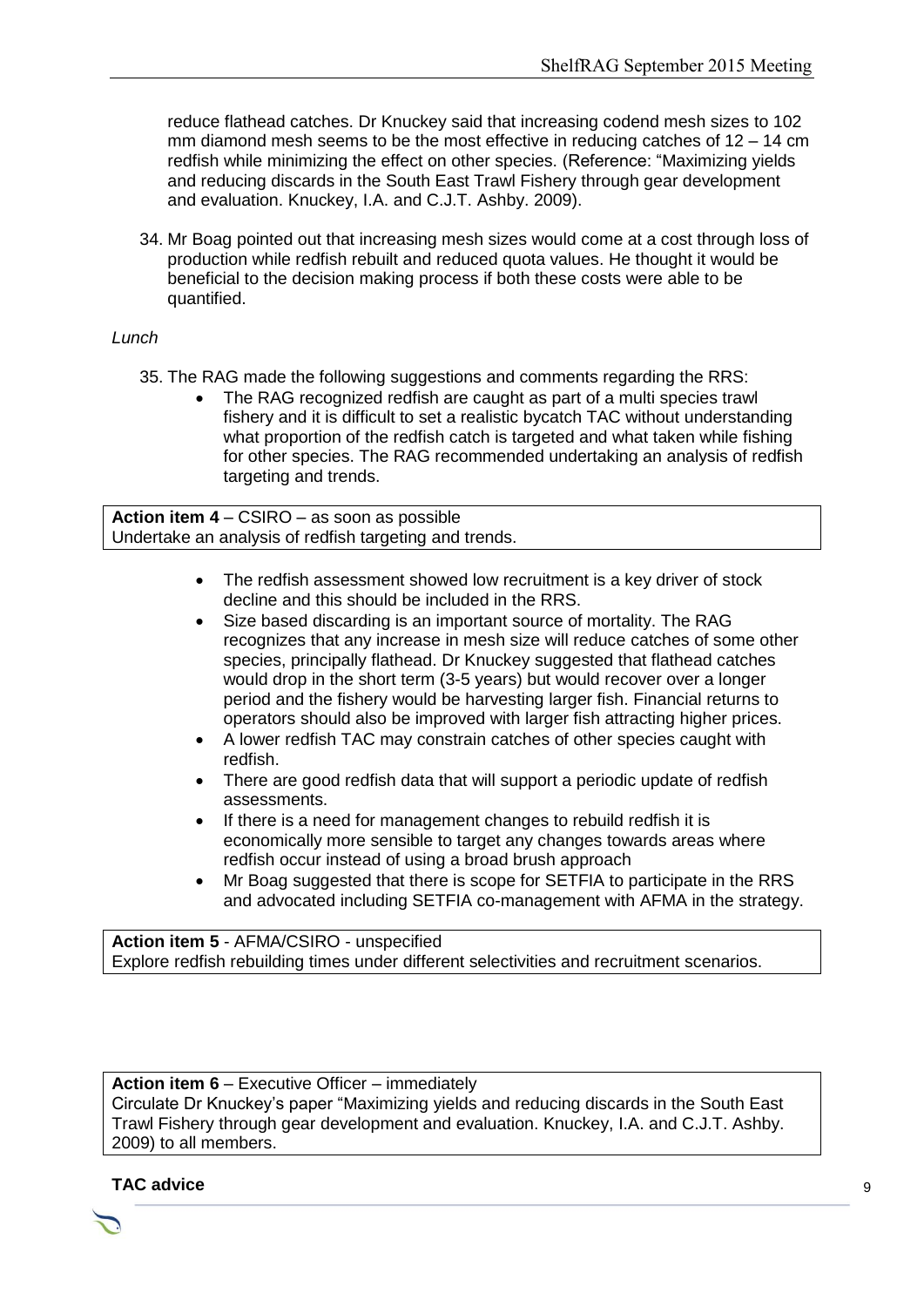36. Given there are no new data available that would inform a change of decision the RAG recommended a TAC of 100 tonnes for redfish for the 2016-17 fishing season.

|         | Species   Assessment   RBC (t) |                              | TAC (t)             | factor | Discount   Under/over<br>catch |
|---------|--------------------------------|------------------------------|---------------------|--------|--------------------------------|
| Redfish | N/A                            | $NA$ – rebuilding<br>species | 100<br>(incidental) | N/A    | N/A                            |

## **5. Tier I – Jackass morwong**

#### **Industry overview**

37. Industry member, Mr Lavelle, informed the RAG that morwong numbers had been stable over the last three years in the east. Mr Bibby said that morwong have never made up a large part of the total catch in the west and what grounds there were are now closed under the Upper Slope Dogfish Rebuilding Strategy.

#### **Assessment**

- 38. Dr Tuck presented the jackass morwong east and west Tier 1 assessment.
- 39. The base-case model largely uses the same assumptions and settings as the last full assessment in 2011with some small changes:
	- include both port and onboard retained length frequency data
	- the 2015 assessment separates port and onboard length frequency
	- data but estimates a single selectivity (for eastern trawl, Danish seine and Tasmanian trawl)
	- updates of data to the end of 2014
	- inclusion of FIS data for eastern and Tasmanian trawl.
	- $\bullet$
- 40. Details of the model structure can be found in the previously circulated assessment documents.

#### *Eastern zone*

- 41. Results:
	- the model fits well to the length data
	- recruitment has been less than average over the last few years
	- the 2016 spawning stock biomass is estimated to be 32 percent of 1988 stock biomass
	- spawning stock biomass in 1988 was 4184 tonnes, it is currently estimated to be 1340 tonnes.

#### 42. The RAG proposed that the following work is undertaken before the next RAG:

- explore the lack of fit to Danish seine length data
- check 2014 eastern trawl on board length data
- refine the data weighting.

#### *Western zone*

43. Results:

- the 2014 catch was only 13 tonnes
- western morwong were mainly caught in depths > 150 metres whereas eastern morwong were caught in depths < 150 metres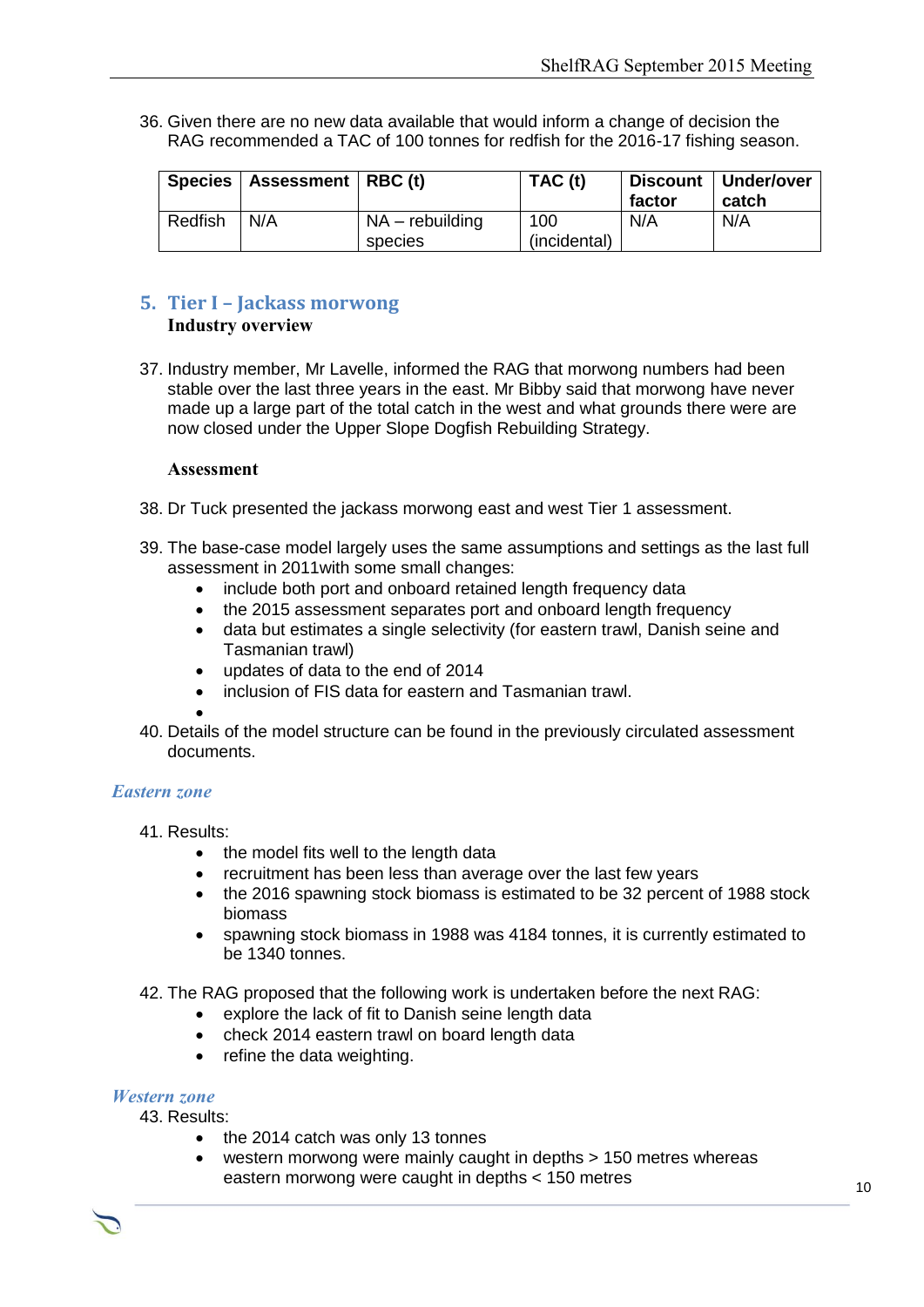- the base case is a good fit to the length data but a poor fit to the observed CPUE trend
- there is a strong conflict between the CPUE and length data. If the model is tuned using the Francis method the CPUE does not fit the length data
- the RAG noted low sample numbers within some data sets, namely; age frequency, discards and port length frequencies
- the 2015 preliminary assessment concludes that the spawning biomass of the western stock of jackass morwong in 2016 will be 66% of the unexploited biomass. In comparison, the last full assessment in 2011 estimated the 2012 spawning biomass to be 67% of the unexploited equilibrium stock biomass. However, due to limited recent data, very low catches (only 13t in 2014) and the existence of a strong conflict between the length data and the catch rate data, the robustness of model results should be questioned.
- 44. Dr Haddon commented that he thought the conflict between the CPUE and length frequency series was a serious issue, however the standardized CPUE seems to fit the biology of the species and it also fits industry observations of what is happening with the stocks.
- 45. Dr Knuckey opined that the Tier 1 assessment takes all available data into account whereas the Tier 4 only uses CPUE which the RAG is not convinced is a reliable index of abundance.
- 46. The RAG suggested the following to investigate the data conflicts:
	- explore alternative model structures
	- explore an alternative assessment that better reflects the CPUE index, eq. Tier 4
	- down-weighting the age frequency data due to low sample numbers
	- using eastern growth parameters in the western assessment
	- restricting the data source to Zone 50
	- redo the CPUE series excluding the fishery closures.
- 47. The RAG will review the assessment and decide on a base case at the October meeting.

## **6. Bycatch grouping**

- 48. AFMA is seeking RAG comments on the proposed non –quota species groupings for discards in the Commonwealth Trawl Sector. Mr Corrie from AFMA presented the paper previously circulated to the RAG. Most stock and risk assessments require accurately reported data and operators are currently required to provide this information. Reporting of discards is often inaccurate or incomplete and the aim of grouping species is to streamline reporting for operators with the intent of improving voluntary compliance of reporting discard tonnages while species composition can be obtained through the ISMP.
- 49. At its August 2015 meeting, SESSFRAG provided in-principle support to develop non-quota species groups for the purpose of reporting discards. A sub-committee made up of AFMA, SETFIA and Fishwell Consulting, have developed draft groups for non-quota species for consideration by Shelf and Slope RAGs.

Chair Rob Lewis c/- Executive Officer Tony Kingston, 155 Faulkland Rd, Gloucester NSW 2422

50. The proposed groupings are: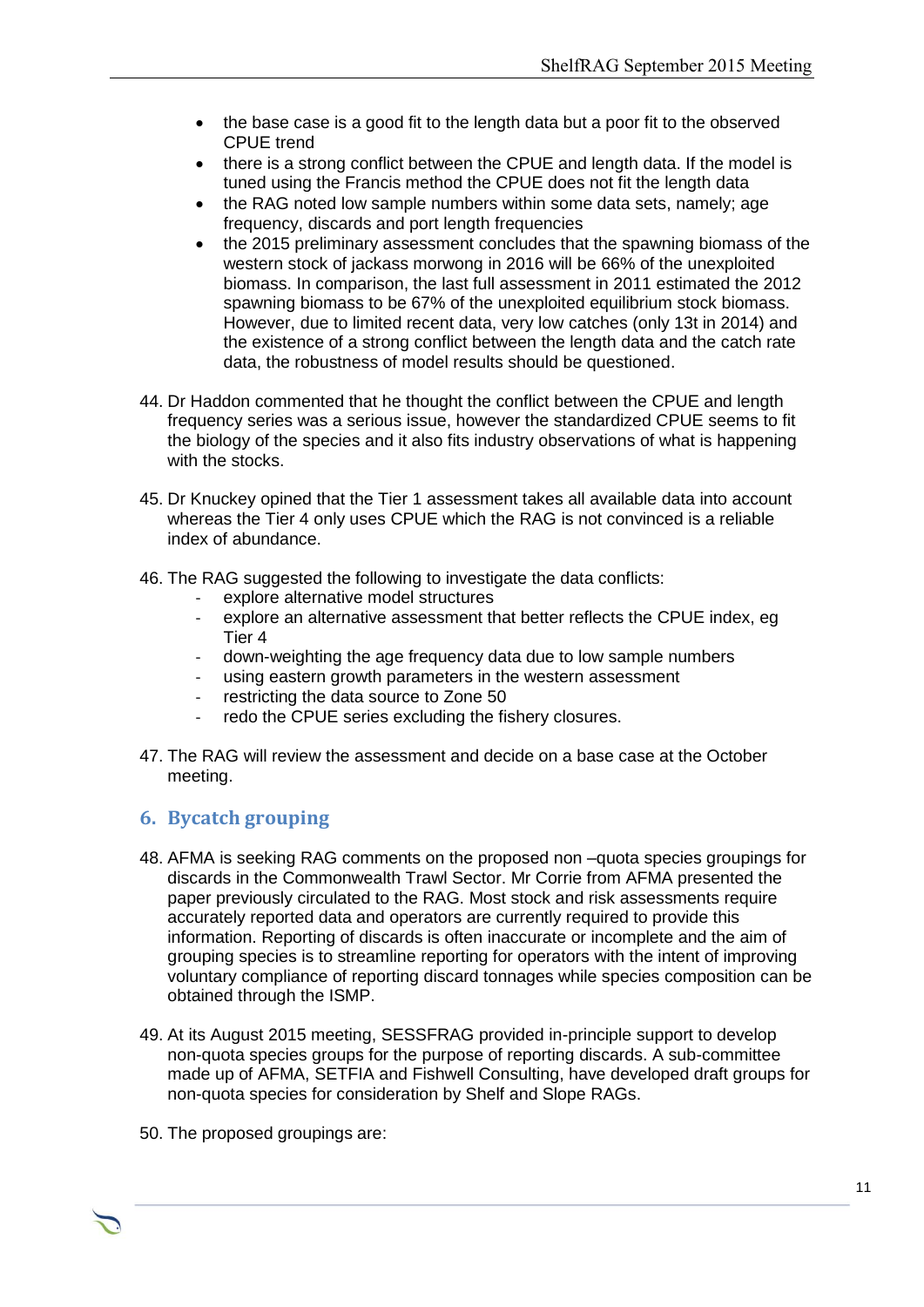- a) Major non-quota species These species account 28 per cent of the discarded non-quota catch in the CTS. They are easily identified and are often retained
- b) Non-quota groups These five groups account for 44 per cent of all discarded non-quota species.
- c) Other mixed species Mixed fish and mixed sharks are made up of nonquota species that do not fall into any of the groups. These two groups account for the remaining 21 per cent of discarded catch.
- 51. The working group did consider species identified as high risk through AFMAs Ecological Risk Assessment (ERA) process and whether they should or shouldn't be grouped. Detailed catch and discard information for these species is important however identification is often difficult and some species are classified as high risk due to a lack of data. The working group currently proposes that discards of high risk species be reported to species level.
- 52. Industry members advised that they considered the proposed reporting to be too complicated and detailed and that it would be extremely onerous for operators to report bycatch to the level proposed. They thought the justification for reporting to this level was not well communicated or understood and suggested removing the non-quota species group bracket and including this in mixed fish and mixed shark.
- 53. The RAG referred the proposals back to working group for further work.

*The Chair adjourned the meeting at 17:10.*

# **Wednesday 23 September**

#### **7. Bass Strait trawl closure**

- 54. Ms Weekes presented a paper seeking the RAG's advice on the value of the Bass Strait Trawl Closure (the Closure) in protecting juvenile scalefish, in particular blue warehou.
- 55. The RAG noted that otter trawl logbook records indicate that less than 200 kg blue warehou was caught in the area of the closure during in the nine years prior to implementation of the trawl closure (2000 – 2008). Apart from one catch of 1770 kg, less than 100 kg has been caught by Danish seine in the closure area between 2000 and 2015.
- 56. The RAG provided the following comments:
	- it is difficult to quantify any benefits in the form of biomass increases from closures without a lot of research as there are many variables in play. However you can quantify losses to fisheries production
	- the data supplied shows very low catches of blue warehou have been taken from this area and there are other factors influencing blue warehou recruitment to a greater degree than this closure.
- 57. Mr Poole noted that blue warehou are under a rebuilding strategy and in his view any increase in area available to trawling needs to be carefully considered.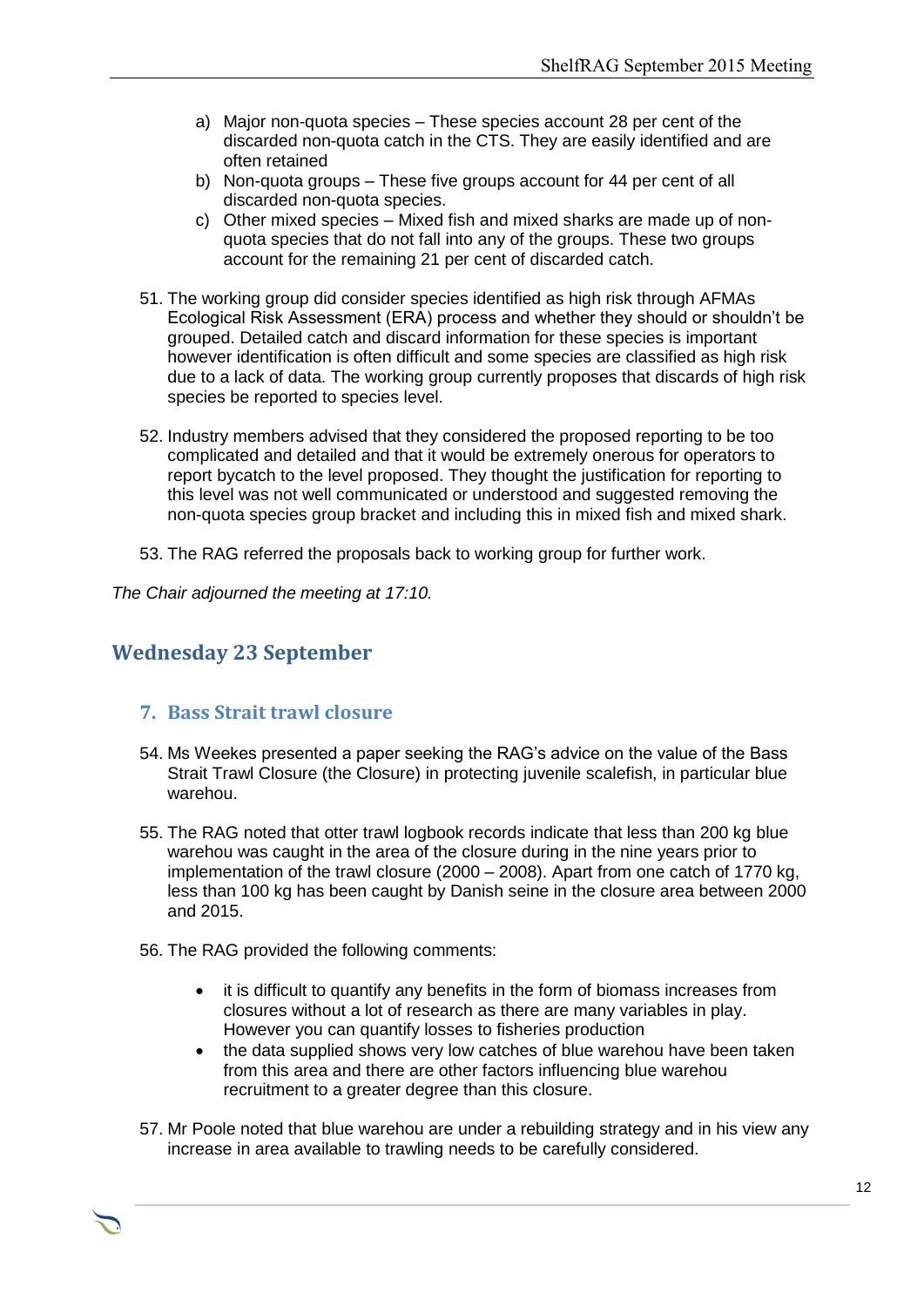58. The **RAG advised** that opening the Bass Strait to trawl fishing would not pose any additional threat to blue warehou.

## **8. School whiting**

- 59. Ms Weekes presented a paper seeking the RAG's advice on work identified by SESSFRAG to improve or develop a new Tier 1 school whiting assessment; specifically:
	- Ageing. A comparative study is needed to determine the implication of this on the growth parameters and natural mortality used in the model. Differences in growth parameters between sexes may also be able to be identified.
	- Pre recruitment survey. Is a pre-recruit survey a viable option for this species and consequently if it is worth investing in, and report to ShelfRAG.
	- Genetic work to determine stock structure
	- NSW to develop a standardised catch rate series for school whiting.
- 60. The RAG recognized that revising the ageing results can affect the age structure in the assessment however eight years of sectioned otoliths should be sufficient and there is no need to redo more.
- 61. Dr Day informed the RAG that he had started to look at a pre recruitment survey but it was too early for results. He has been looking at whether the MSE undertaken by Sally Wayte could be adapted by including a pre – recruitment survey (fish < one year old) and seeing if this knowledge can inform the assessment while meeting the HSP standards and targets. The RAG was happy to wait for results from Dr Day's work.
- 62. The RAG opined that regardless of genetic stock structure it is more important to consider where catches are taken, fish movement and whether fishing intensity in one area affects the rest of the fishery. The RAG was of the view that the fishery should be assessed on a fishing stock basis and that may not necessarily be the same as the genetic stock (if there is any genetic stock delineation).

## **9. Rebuilding strategies**

63. Mr Corrie presented the paper seeking the RAG's comments on if the Blue Warehou Stock Rebuilding Strategy and Eastern Gemfish Stock Rebuilding Strategy are on track to meet their objectives and provide advice on remedial action if not.

#### *Blue warehou*

64. The RAG reviewed the data and noted:

- there were no log records prior to 1997
- catches have been small and over the last few years below the incidental TAC
- as a consequence of low catches there are little data
- the number of shots containing more than 250 kg of blue warehou have declined over the last 10 years, with last year the lowest on record
- catches of blue warehou by the top 10 boats has declined from 116 tonnes to less than two tonnes
- the number of shots containing blue warehou have decreased

Chair Rob Lewis c/- Executive Officer Tony Kingston, 155 Faulkland Rd, Gloucester NSW 2422

blue warehou range has contracted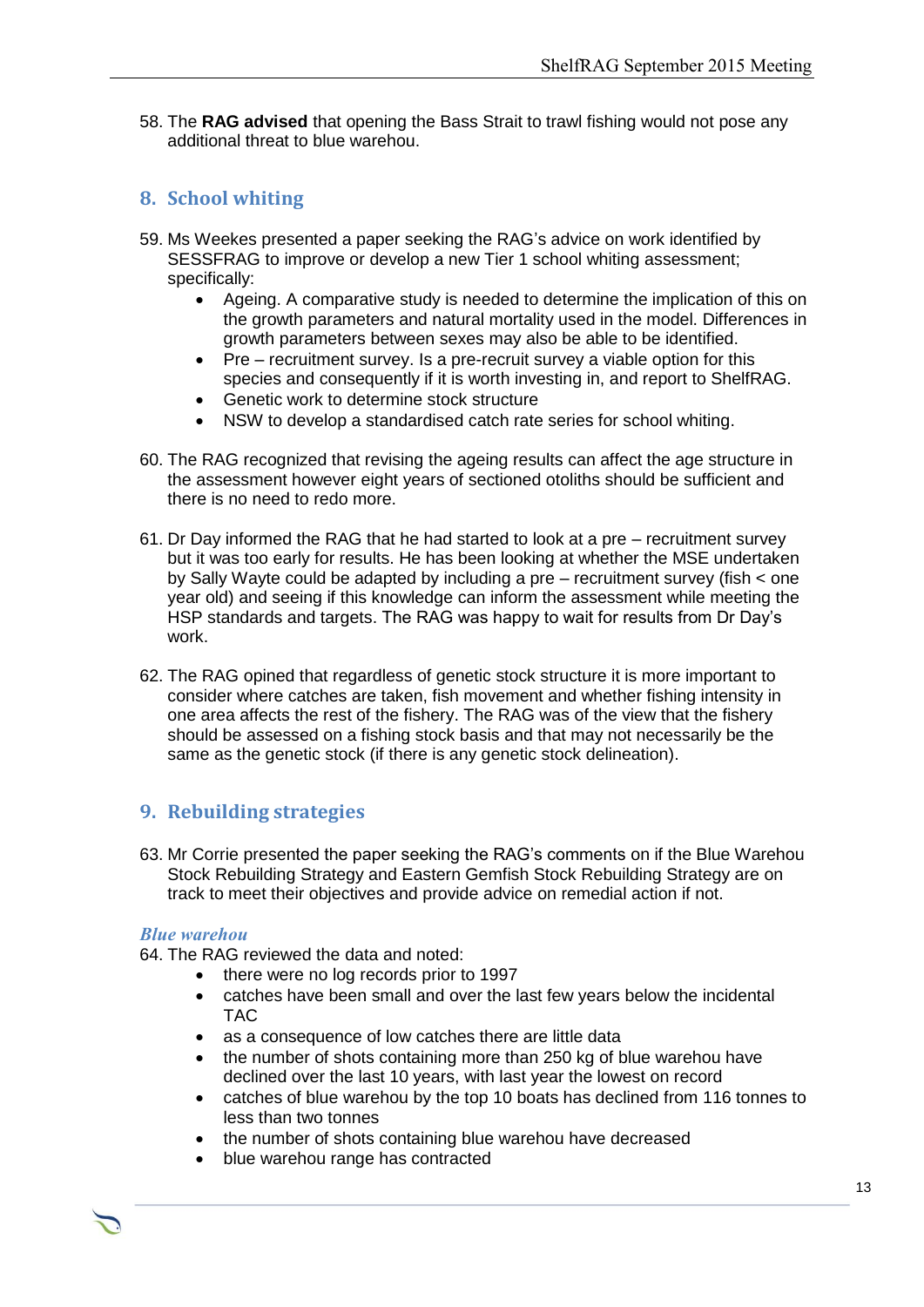• state catches are not included in the data summary. The RAG recommended including state catches in the data set.

**Action item 7** – Dr Knuckey and Dr Thomson – as soon as practicable Dr Knuckey to liaise with Dr Thomson to obtain then include state blue warehou catches in the data summary.

- 65. Dr Knuckey pointed out that there is definite evidence of an eastern and western stock:
	- blue warehou east spawn in May to August which is a month earlier than the western spawn
	- heavy fish down in the east did not affect the western stock.
- 66.Dr Haddon gave a short presentation on "Risk assessments on depleted species in th4e SESSF". An issue is that depleted species are not recovering as predicted and two of the reasons for this may be that catches and discards are too high or recruitment success has declined. Dr Haddon proposed that the RAG can use Tier 1 projections to examine these questions by simulating different recruitment levels, different catch levels, or both. If the west was used as an example:
	- o using the average of highest recruitments the biomass should have rebuilt to be about 80 percent of unfished biomass (B80)
	- o using the average recruitment between 1987 and 2005 the biomass should be at B38
	- o using the lowest average recruitment the biomass should be about B20.
- 67.Dr Haddon concluded that:
	- the Tier 1 assessment model is able to provide an estimate of the productivity of the western stock
	- projections are possible with different assumptions (about mean recruitment [productivity] and catches).
	- the failure of the stock to recover seems unlikely to be due to excessive current incidental catches
	- a change in recruitment success could provide a sufficient explanation of a failure to recover.
	- a change in reproductive productivity is possible but the RAG has no current mechanism to evaluate if this is the case
- 68.The RAG pointed out that current catches, even with low recruitment, should not be impeding recovery and catches would have to be substantially under estimated to have any effect. If low recruitment is main reason that stock is not rebuilding there is not a lot that can be done.
- 69.The RAG advised that as it did not consider catch a limiting factor it could find no reason to change its TAC advice

|             | Species   Assessment   RBC (t) |                   | TAC (t) | factor | Discount   Under/over<br>catch |
|-------------|--------------------------------|-------------------|---------|--------|--------------------------------|
| <b>Blue</b> | N/A                            | $NA$ – rebuilding | 118     | N/A    | N/A                            |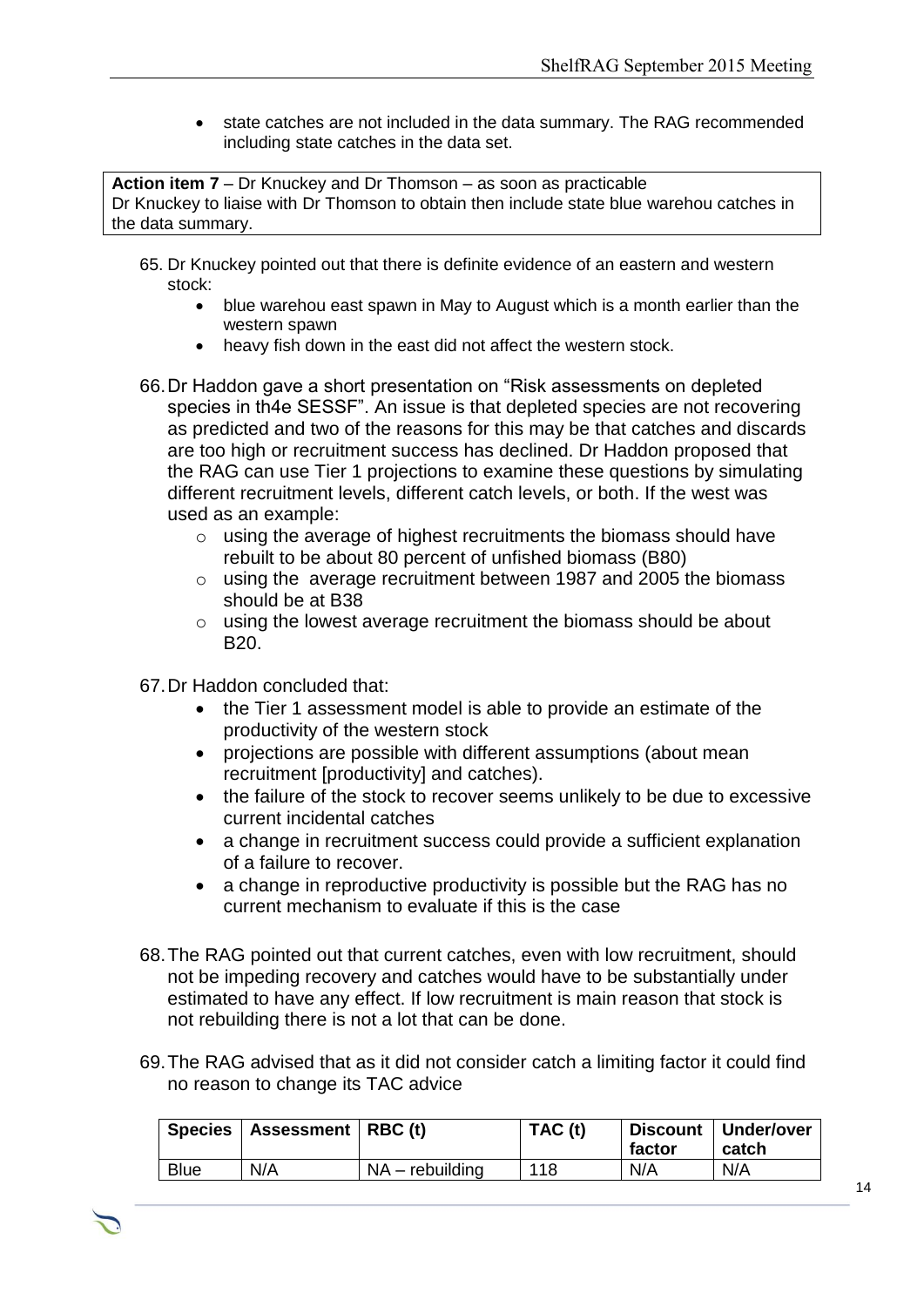| warehou | $\sim$ $\sim$<br>- -<br>-<br>بن د<br>.<br>טוסט | $\sim$ $\sim$ $\sim$<br>∩ntol<br>uar:<br>∵ اان.<br>. <del>.</del> |  |
|---------|------------------------------------------------|-------------------------------------------------------------------|--|

#### *Eastern gemfish*

70.The RAG reviewed the data and noted:

- that 2014 was the first year that catches and discards totaled less than the 100 t TAC
- generally over half the gemfish catch is discarded, mainly due to small size
- the FIS data do not show these small cohorts however this is not unexpected due to the time of year the FIS is run. Dr Knuckey pointed out that the FIS was not designed to give good indications of gemfish abundance
- there was insufficient age data collected from NSW, however this may have been alleviated this year by the introduction of a targeted sampling program for gemfish
- there is little sign of older fish in the age frequencies
- Mr Poole informed the RAG that NSW are finalising a 2013-14 recreational fishing survey and asked what data would be useful to the RAG. The RAG advised Mr Poole that representative samples of length and age would be the most useful
- the number of shots containing greater than 250 kg has been declining since 2008
- eastern gemfish range does not appear to be contracting.
- 71.Dr Little discussed the eastern gemfish Tier 1 assessment proposed for next year. He informed the RAG that he could see nothing in the data to suggest that results from a new assessment would be any different to those of previous assessments. He suggested that a spawning survey may be required to give an index of abundance.
- 72.Mr Boag informed the RAG that SETFIA was happy to run a survey but needed to know the timing and requirements of the survey. Dr Little undertook to write a paper for the next RAG meeting exploring pre assessment requirements of a new updated eastern gemfish assessment, including a spawning survey.

**Action item 8** – Dr Little – October ShelfRAG meeting Dr Little to write a paper for the next RAG meeting exploring pre assessment requirements of a new updated eastern gemfish assessment, including a spawning survey.

73.The RAG advised that there is nothing in the data to suggest any change to the TAC and the RAG confirmed the TAC at 100 tonnes.

|         | Species   Assessment   RBC (t) |                   | TAC (t) | factor | Discount   Under/over<br>catch |
|---------|--------------------------------|-------------------|---------|--------|--------------------------------|
| Eastern | $T$ ier 1                      | $NA$ – rebuilding | 100     | N/A    | N/A                            |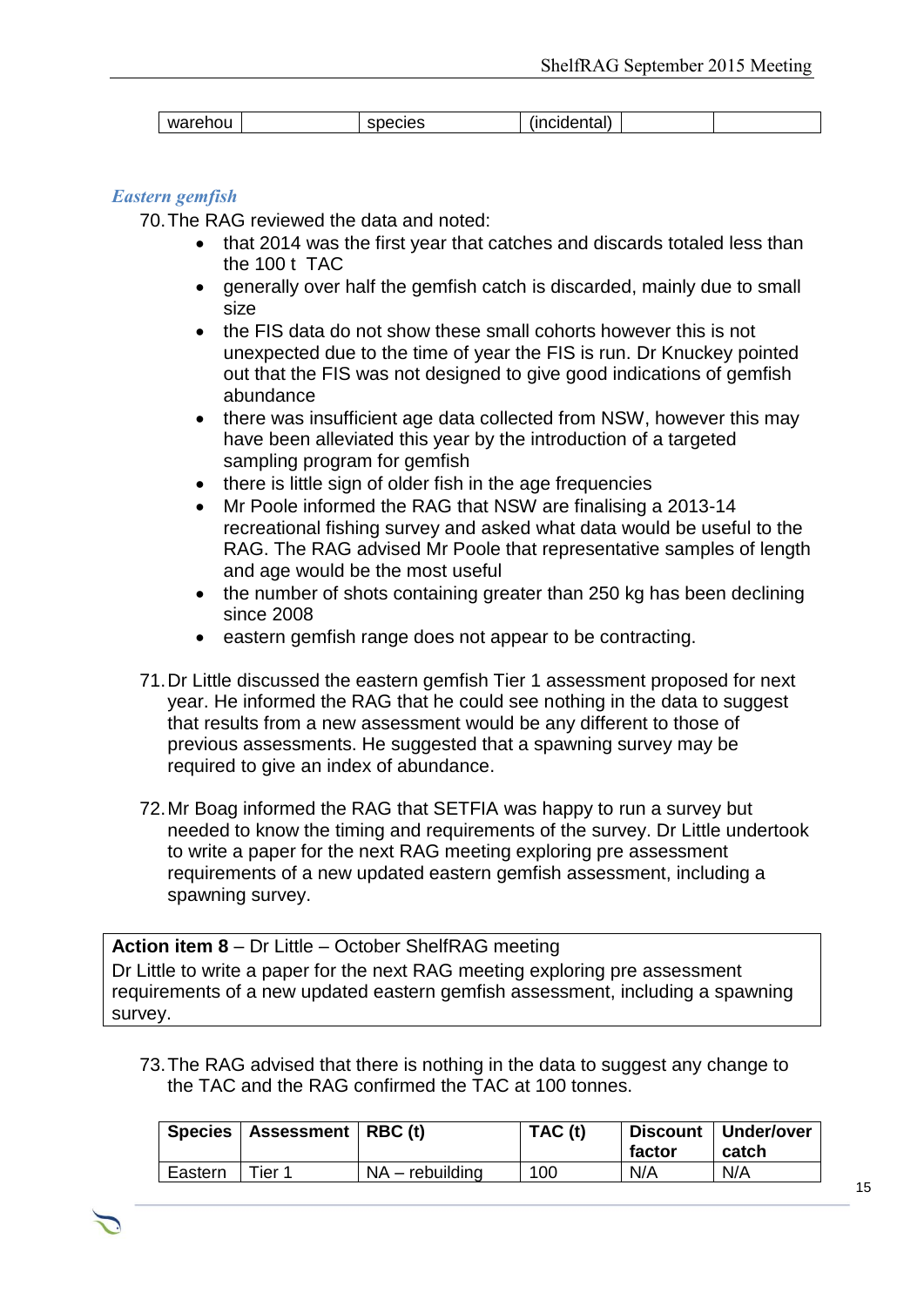| $-$<br>-------<br>″≙ו<br>III. | $\sim$ $\sim$<br>-168<br>w | - 11<br>ווסוו |  |
|-------------------------------|----------------------------|---------------|--|

### **10. RAG RBC/TAC advice mirror dory**

74.This agenda item was deferred until the October meeting.

## **11. ABARES - Financial and economic performance of the Commonwealth Trawl Sector**

- 75.Mr Richard Green gave the RAG a short presentation on work done by ABARES to evaluate the financial and economic performance of the Commonwealth Trawl Sector (CTS). The RAG noted:
	- At the fishery level, fishing income and operating costs have declined since 2002–03, but net economic returns has substantially improved since then.
	- following a negative net economic return (NER) from the fishery during the period from 2001 to 2005, the NER for the fishery peaked in 2010– 11 at around \$7 million, but has now retreated from that peak to a forecast level of \$1.4 million in 2013–14.
	- total CTS landings of key species in 2013 are about half the landings in 2001-02
	- real gross value of production has also declined by about half during the same period
	- management costs per active boat have been slowly declining since reaching a peak in 2007. Management costs as a percentage of GVP have also been declining but increased in 2013-14. This increase has more to do with a decline in the fishery GVP (due to a large under catch in the blue grenadier fishery) than an increase in management costs.

76.Mr Poole left the meeting at 12:05 during the above presentation.

*The RAG Chair thanked members and other participants for their involvement and closed the meeting at 12:10.*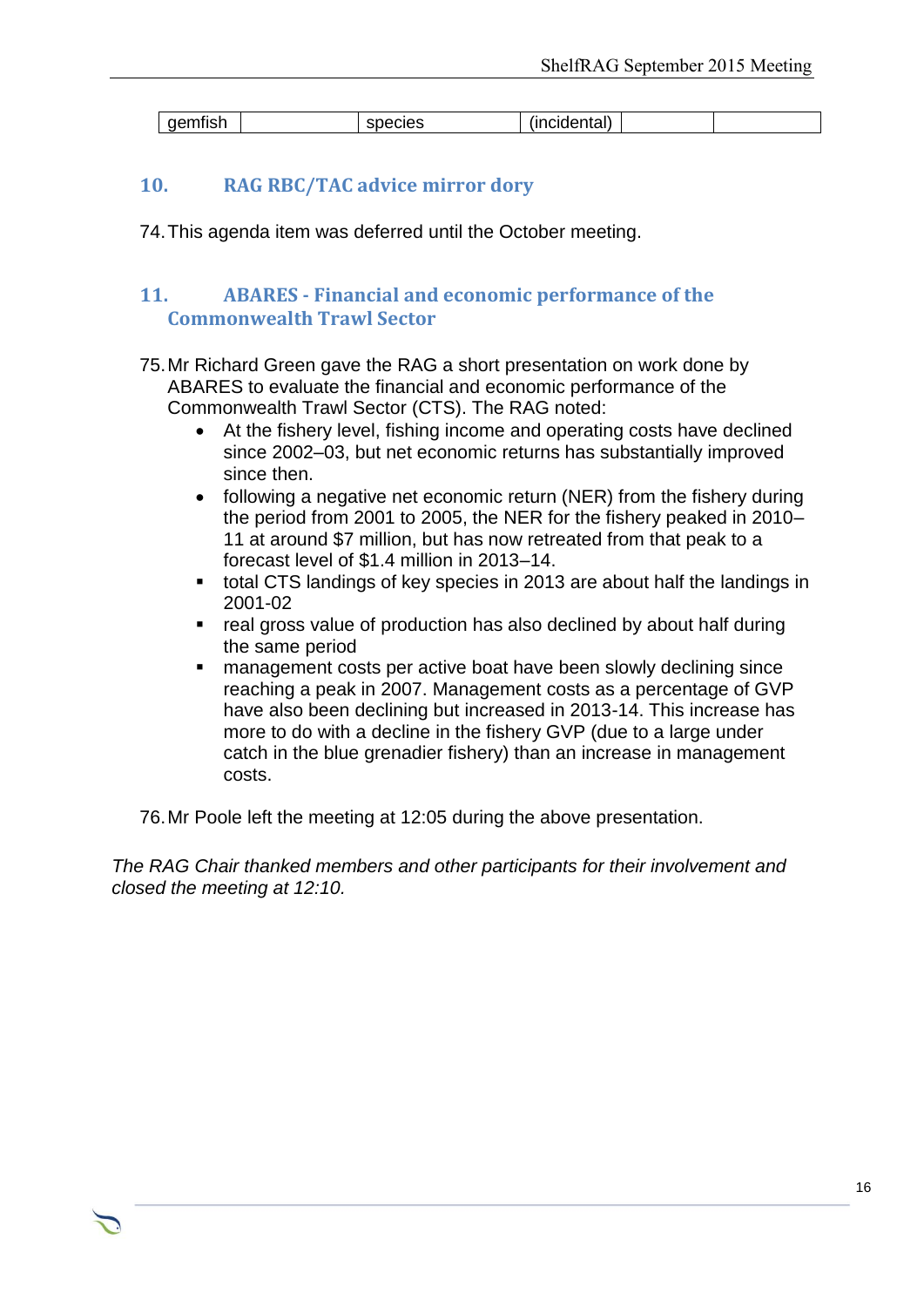## **Signed (Chairperson):**

**Date:**

## **List of Attachments**

- 1) Shelf RAG September 2015 Agenda
- 2) Shelf RAG September 2015 Declared conflicts of Interest
- 3) Action items from Shelf RAG 2014
- 4) Action items from SESSFRAG 2015 relevant to ShelfRAG

- 5) Action items from September Shelf RAG 2015
- 6) Data needs identified at this meeting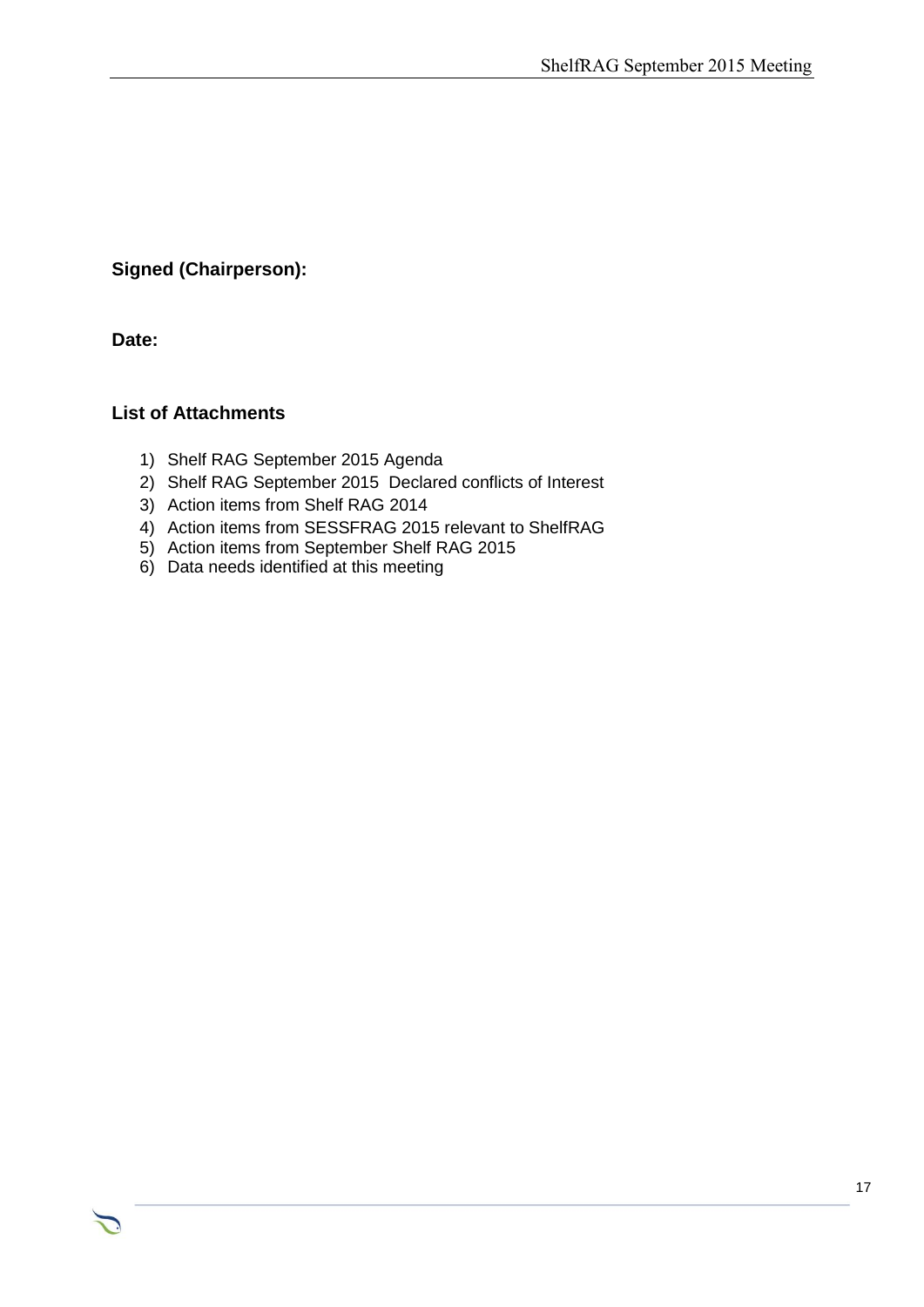#### **Attachment 1. ShelfRAG agenda**

# **Southern and Eastern Scalefish and Shark Fishery Shelf Resource Assessment Group (Shelf RAG) Agenda**

**Venue: Salamanca Inn, 10 Gladstone St. Hobart**

**Day 1: Tuesday 22 September 2015**

## **09:00 – 17:00**

#### **Chair: Mr Sandy Morison**

| <b>Time</b> | <b>Item</b> |                                                                                                                 | Presenter          |
|-------------|-------------|-----------------------------------------------------------------------------------------------------------------|--------------------|
| 09:00       |             | 1. Preliminaries:                                                                                               | Sandy Morison      |
|             |             | 1.1 Welcome and introductions/apologies                                                                         |                    |
|             |             | 1.2 Declarations of interest                                                                                    |                    |
|             |             | 1.3 Adoption of agenda                                                                                          |                    |
|             |             | 1.4 Action items from October/December<br>2014 meetings                                                         |                    |
| 09:30       |             | 2. General updates:                                                                                             |                    |
|             |             | 2.1 Manager's report on management issues                                                                       | Sally Weekes       |
|             |             | 2.2 Commission's comments on 2014 SESSF<br><b>TACs</b>                                                          | Sally Weekes       |
|             |             | 2.3 ABARES Fishery Status Report 2014                                                                           | Lee Georgeson      |
|             |             | 2.4 SESSFRAG update                                                                                             | Sandy Morison      |
|             |             | 2.5 Observer report (tabled)                                                                                    |                    |
|             |             | 2.6 ISMP discard report                                                                                         | <b>Judy Upston</b> |
| 10:30       | Morning tea |                                                                                                                 |                    |
| 10:50       | 3.          | Summary of breakout species and resultant<br>actions from SESSFRAG<br>Outcomes from SESSFRAG (for information). | Sally Weekes       |
| 11:30       |             | 4. Redfish - draft rebuilding strategy:                                                                         | Sally Weekes       |
|             |             | 4.1 RAG comments sought                                                                                         |                    |
|             |             | 4.2 TAC recommendation                                                                                          |                    |
| 12:30       | Lunch       |                                                                                                                 |                    |
| 13:15       | 5.          | Tier 1 assessment - Jackass morwong<br>5.1 overview of recent data                                              | Robin Thomson      |
|             |             | 5.2 update on the fishery from an industry<br>perspective                                                       | Simon Boag         |
|             |             |                                                                                                                 | <b>CSIRO</b>       |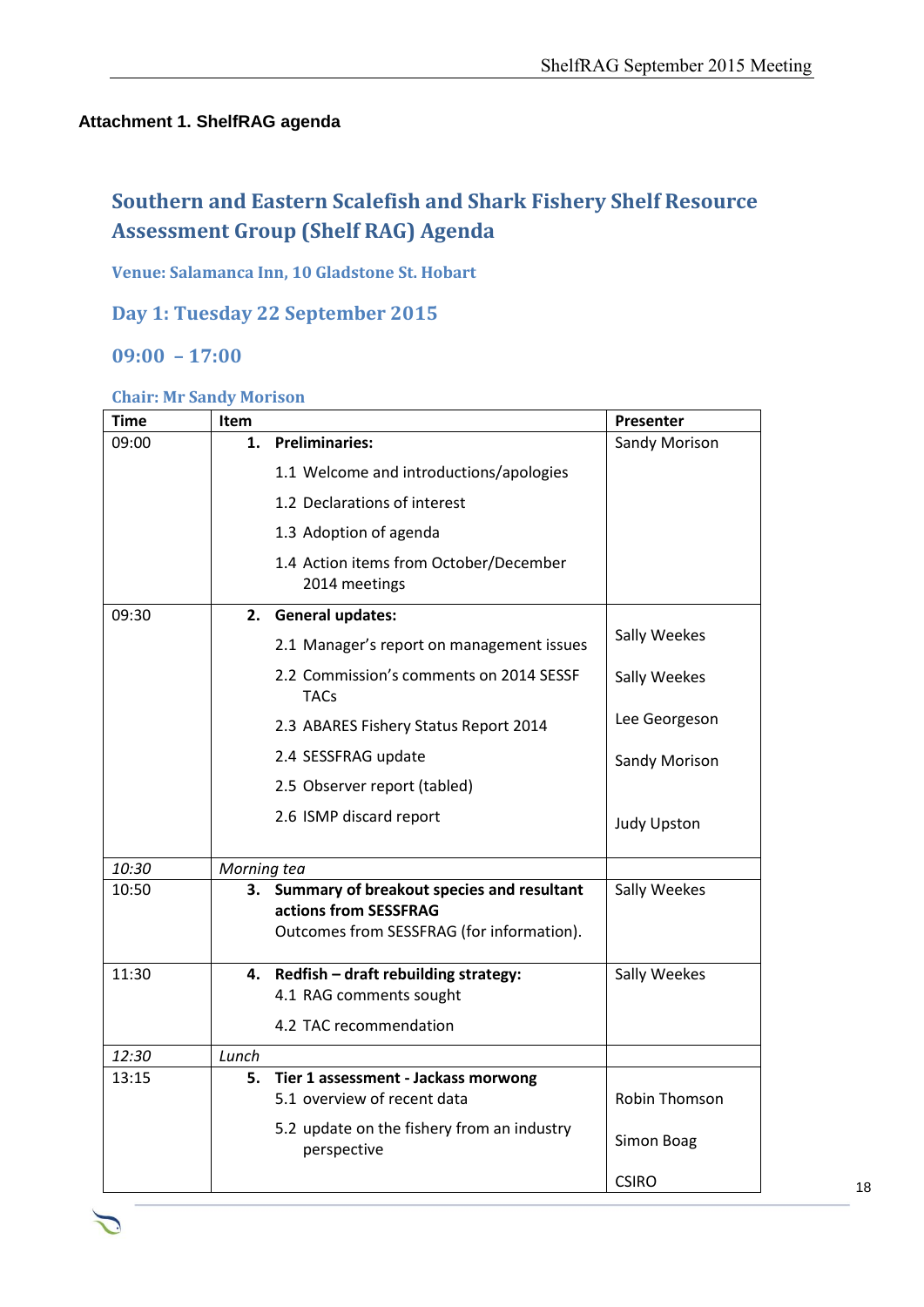|       | 5.3 preliminary 2015 stock assessment<br>5.4 discussion                                                                                                                      |              |
|-------|------------------------------------------------------------------------------------------------------------------------------------------------------------------------------|--------------|
| 15:00 | Afternoon tea                                                                                                                                                                |              |
| 15:20 | <b>Bycatch grouping – RAG comments sought</b><br>6.<br>regarding reporting requirements for bycatch<br>and discards in the trawl fishery.                                    | Dan Corrie   |
| 15:50 | 7. Bass Strait Trawl closure - Seek ShelfRAG<br>advice on whether the Bass Strait Trawl<br>closure provides protection to juvenile<br>scalefish, in particular blue warehou. | Sally Weekes |
| 17:00 | <b>Adjourn meeting</b>                                                                                                                                                       |              |

# **Day 2: Wednesday 23 September 2015**

#### **8:30 am – 12:15 pm**

| <b>Time</b> | Item                                                          | Presenter            |
|-------------|---------------------------------------------------------------|----------------------|
| 8:30        | <b>School whiting:</b><br>8.                                  | Sally Weekes         |
|             | 8.1 review of SESSFRAG advice re proposed                     |                      |
|             | Tier 1 assessment in 2016                                     |                      |
|             | 8.2 what next?                                                |                      |
| 9:30        | Rebuilding strategies, ShelfRAG annual<br>9.                  | Dan Corrie/Sally     |
|             | report and incidental TAC setting:                            | Weekes               |
|             | 9.1 eastern gemfish:                                          |                      |
|             | a) report                                                     |                      |
|             | b) TAC recommendation                                         |                      |
|             | 9.2 blue warehou                                              |                      |
|             | report<br>a)                                                  |                      |
|             | b)<br>TAC recommendation                                      |                      |
| 10:30       | Morning tea                                                   |                      |
| 10:50       | 10. RAG RBC/TAC advice sought for Tier 4                      |                      |
|             | species: mirror dory                                          |                      |
|             | 10.1<br>overview of recent data                               | <b>Robin Thomson</b> |
|             | 10.2<br>update of the fishery from an industry<br>perspective | Simon Boag           |
|             |                                                               | <b>CSIRO</b>         |
|             | Tier 4 mirror dory assessment and<br>10.3                     |                      |
|             | discussion                                                    |                      |
|             |                                                               |                      |
| 11:20       | 11. Results from ABARES recent survey of the                  | Robert Curtotti      |
|             | <b>Commonwealth Trawl Sector.</b>                             |                      |
| 11:40       | 12. Chair's summary and close                                 | <b>Sandy Morison</b> |
| 12:00       | Close meetina                                                 |                      |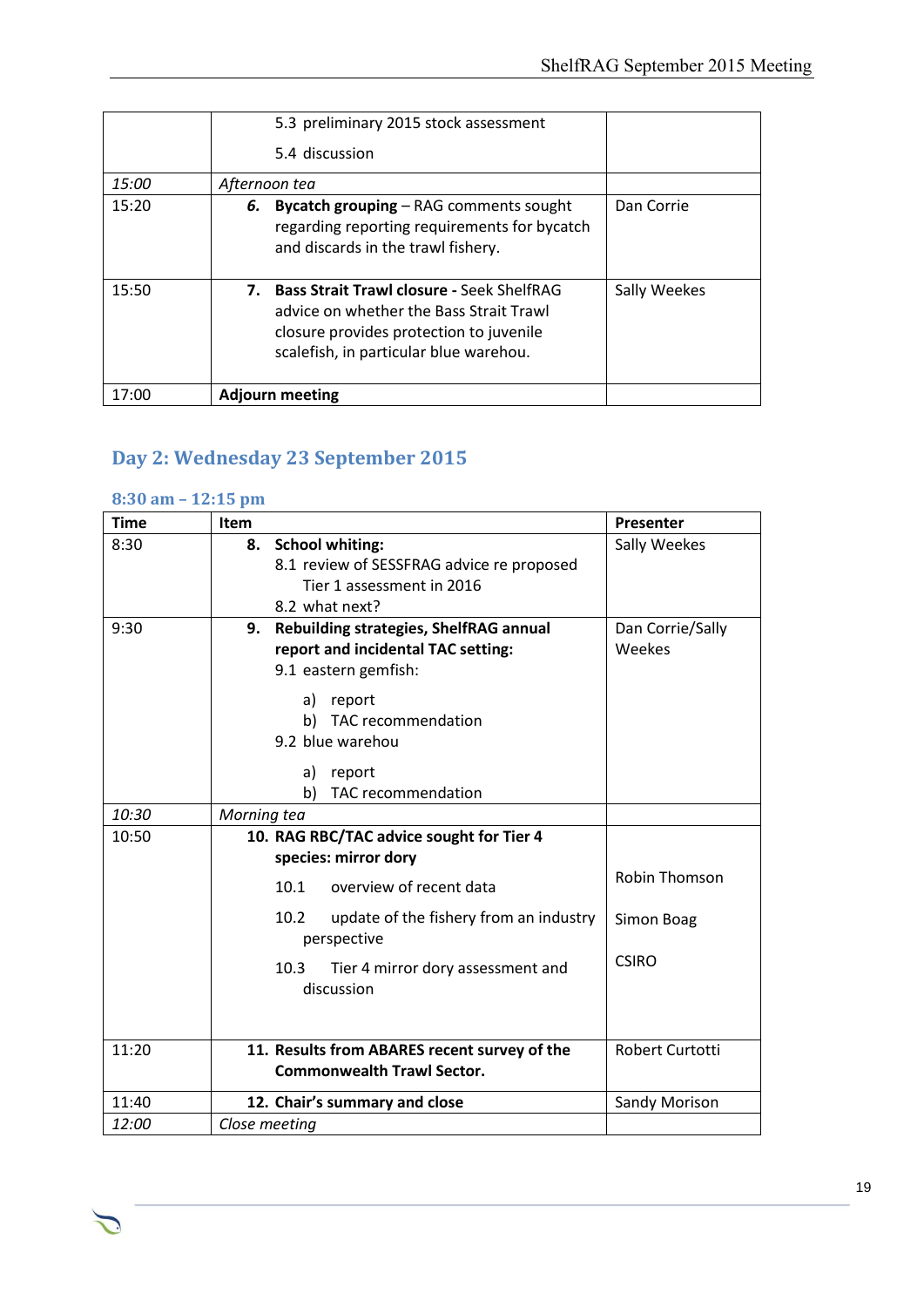## **Attachment 2**; **ShelfRAG Declared Conflicts of Interest**

| <b>Members</b>   | <b>Position</b>   | <b>Declaration of interest</b>                                                                                  |
|------------------|-------------------|-----------------------------------------------------------------------------------------------------------------|
| Mr Sandy         | Chair             | SlopeRAG and ShelfRAG Chair, member of SEMAC and                                                                |
| Morison          |                   | SESSFRAG. Consultant with an interest in funding for                                                            |
|                  |                   | research purposes. Conducts fisheries related work                                                              |
|                  |                   | consultancies for industry, companies and other Government                                                      |
|                  |                   | departments.                                                                                                    |
| Ms Sally         | <b>AFMA</b>       | AFMA. Manager of Commonwealth and GAB Trawl Fisheries                                                           |
| Weekes           | member            | section. No pecuniary interest.                                                                                 |
| Mr Ross          | RAG, EO           | <b>Executive Officer AFMA. Demersal and Midwater Trawl</b>                                                      |
| <b>Bromley</b>   |                   | Fisheries section.                                                                                              |
| Dr Geoff         | <b>Scientific</b> | CSIRO. Involved in Stock Assessments. Interest in obtaining                                                     |
| <b>Tuck</b>      | member            | funding for future research. Principle investigator on the                                                      |
|                  |                   | SESSF stock assessment project and marine closures                                                              |
|                  |                   | project.                                                                                                        |
| Dr Ian           | Scientific        | Director Fishwell Consulting Pty Ltd                                                                            |
| Knuckey          | member            | Involved in -Fishery Independent Survey (FIS) SESSF and                                                         |
|                  |                   | GAB                                                                                                             |
|                  |                   | PI of the SESSF Strategic Monitoring and Assessment                                                             |
|                  |                   | Project<br>Range of research interests in relation to South East fisheries                                      |
|                  |                   | including the GABTF, SESSF and auto-longline sector.                                                            |
|                  |                   | Agent for Olfish Electronic Logbooks                                                                            |
|                  |                   | NPF RAG Chair, Scientific member on NORMAC                                                                      |
|                  |                   | Member on GABRAG, ScallopMAC and SquidMAC                                                                       |
|                  |                   | Provides research advice to various industry associations:                                                      |
|                  |                   | SETFIA, GABIA and SSIA                                                                                          |
|                  |                   | Fishwell Consulting has been short listed for the AFMA                                                          |
|                  |                   | observer program                                                                                                |
| Mr Robert        | Economic          | ABARES. Interest in obtaining funding for future research.                                                      |
| Curtotti         | member            | Also member of SquidRAG. No pecuniary interest.                                                                 |
| Mr Simon         | Industry          | SETFIA CEO, CFA vice-Chair, runs a consultancy firm. Sits                                                       |
| Boag             | member            | on boards of Commonwealth Trawl Sector boat and quota                                                           |
|                  |                   | SFR holding companies as a non-beneficiary director.                                                            |
|                  |                   | Commonwealth Marine Reserve review panel member for the                                                         |
|                  |                   | Temperate East. Member Victorian fisheries advisory                                                             |
|                  |                   | council. Other unrelated committees and groups.                                                                 |
| Mr Tom           | Industry          | Commonwealth Trawl Sector boat and quota SFR holder.                                                            |
| <b>Bibby</b>     | member            | Chairman of SETFIA.                                                                                             |
| Mr Tony          | Industry          | Commonwealth Trawl Sector boat and quota SFR holder.                                                            |
| Lavalle          | member            | Member of SETFIA board.                                                                                         |
| Mr               | Recreational      | Recreational Fishing Alliance of NSW - Committee member                                                         |
| Malcolm<br>Poole | fishing<br>member | <b>RECFISH Australia - Treasurer and Board member</b>                                                           |
|                  |                   | <b>RFANSW - NSW Recreational Fishing Safety Officer</b><br>Member of Australian Recreational Fishing Foundation |
|                  |                   | (ARFF)                                                                                                          |
|                  |                   | Member NSW DPI Baitfish Working Group.                                                                          |
|                  |                   | Recreational member on SEMAC                                                                                    |
|                  |                   | NSW Fish Habitat Partnership Treasurer                                                                          |
|                  |                   | No pecuniary interest or otherwise.                                                                             |
| Mr Richard       | Invited           | ABARES economist. No pecuniary interest.                                                                        |
| Green            | participant       |                                                                                                                 |
| Dr Kevin         | Observer          | No pecuniary interest.                                                                                          |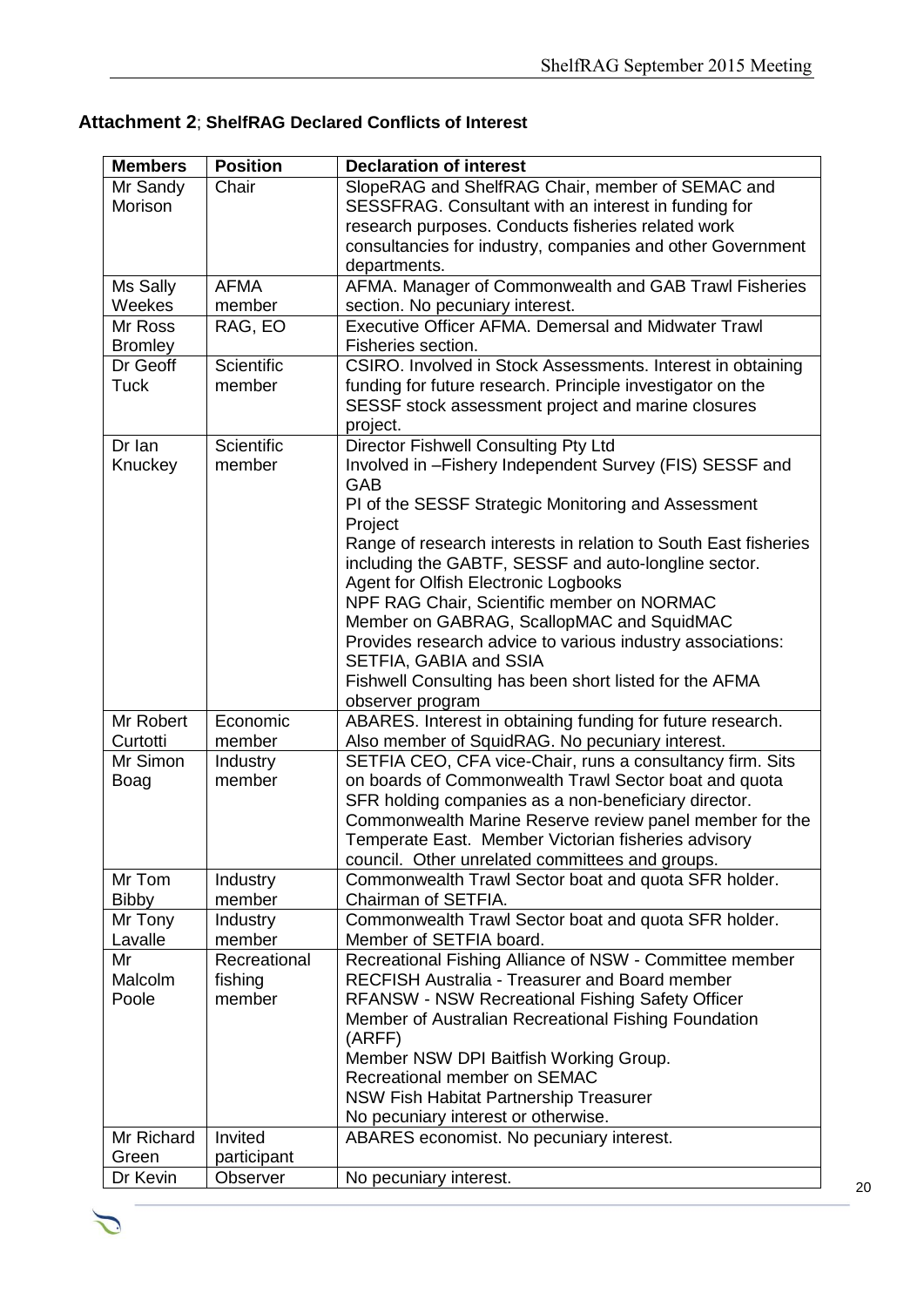| Rowlings   |             |                                                     |
|------------|-------------|-----------------------------------------------------|
| Dr Rich    | Invited     | CSIRO, assessment scientist. No pecuniary interest. |
| Little     | participant |                                                     |
| Dr Malcolm | Invited     | CSIRO, assessment scientist. No pecuniary interest. |
| Haddon     | participant |                                                     |
| Dr Jemery  | Invited     | CSIRO, assessment scientist. No pecuniary interest. |
| Day        | participant |                                                     |
| Dr Robin   | Invited     | CSIRO, assessment scientist. No pecuniary interest. |
| Thomson    | participant |                                                     |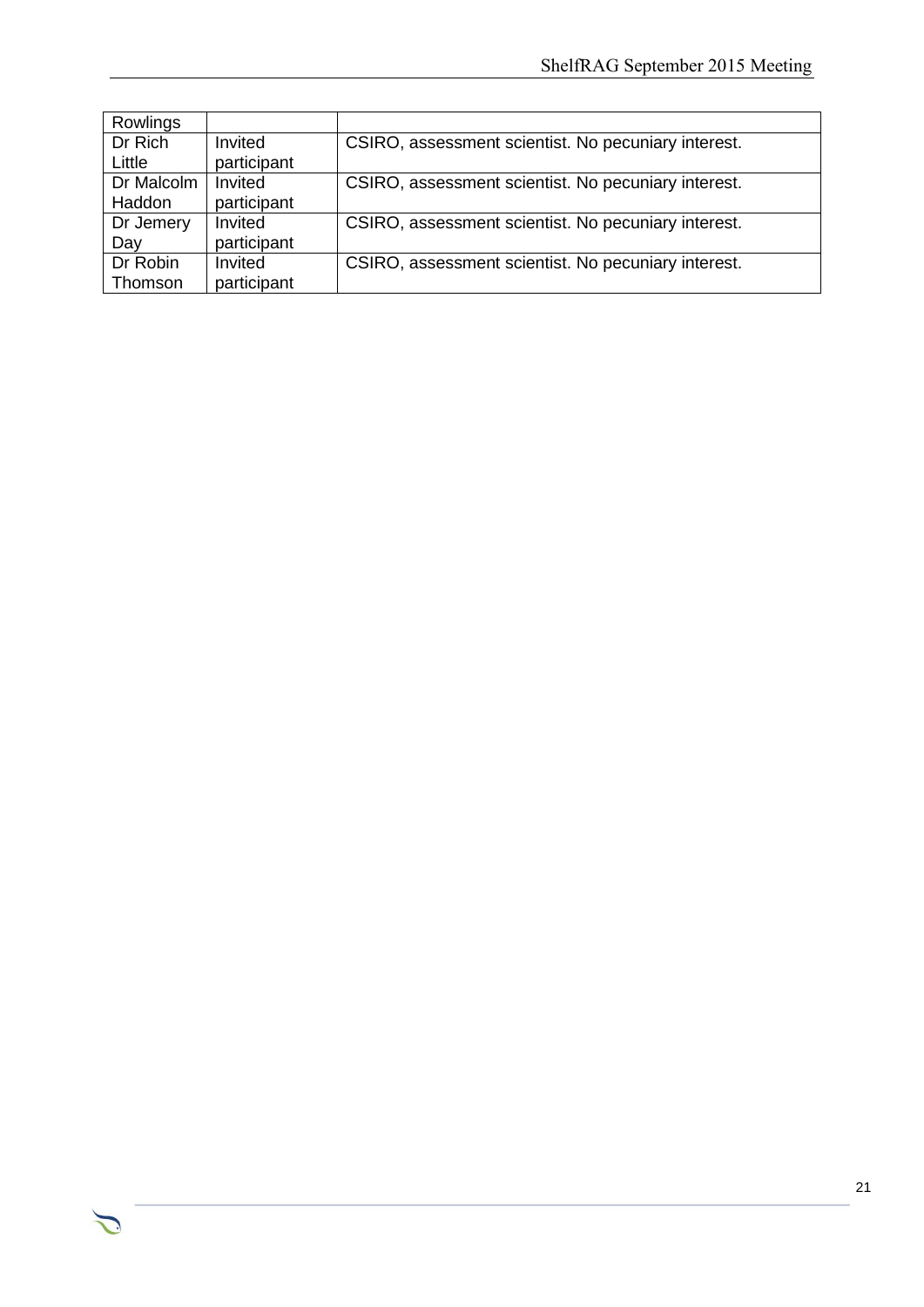## **Attachment 3 Action items**

#### **Table of action items from ShelfRAG 2014**

| No. | <b>Action Item</b>                                                                                                                                                   | <b>Person</b><br><b>Responsible</b> | <b>Timeframe</b>                                   | <b>Outcome</b>                                                                                                       |
|-----|----------------------------------------------------------------------------------------------------------------------------------------------------------------------|-------------------------------------|----------------------------------------------------|----------------------------------------------------------------------------------------------------------------------|
| 1.  | Complete a specific Redfish<br>targeting analysis                                                                                                                    | <b>CSIRO</b>                        | First<br><b>ShelfRAG</b><br>meeting in 2015        | Not done. Not<br>included in the<br><b>CSIRO</b><br>contract.<br>Low<br>priority in<br>the<br>rebuilding<br>strategy |
| 2.  | AFMA to review ISMP plan<br>for Redfish and decide if it is<br>suitable, noting there should<br>be 80% sampling coverage<br>Zone 10 and otolith<br>in<br>collection. | <b>AFMA</b>                         | <b>ASAP</b>                                        | Completed                                                                                                            |
| 3.  | Conduct an analysis of state<br>and Commonwealth discard<br>and catch rates of Redfish.                                                                              | <b>CSIRO</b>                        | <b>First</b><br><b>ShelfRAG</b><br>meeting in 2015 | See item 1                                                                                                           |
| 4.  | Review the rationale for<br>continuing to assess Mirror<br>Dory as<br>two<br>separate<br>stocks.                                                                     | <b>CSIRO</b>                        | <b>ShelfRAG</b><br>First<br>meeting in 2015        | Not done. To be<br>discussed when<br>dealing<br>with<br>mirror dory at<br>these meetings                             |
| 5.  | Provide a list of current<br>SESSF research projects.                                                                                                                | <b>AFMA</b>                         | <b>ASAP</b>                                        | A report from<br>AFMA will<br>be<br>available for the<br>October<br>meeting                                          |

## **Attachment 4**

#### **Action items from SESSFRAG 2015 relevant to ShelfRAG**

| No. | <b>Action item</b>                                                                                                                                                                                                                             | <b>Person</b><br>responsible | <b>Timeframe</b>          | <b>Outcome</b> |
|-----|------------------------------------------------------------------------------------------------------------------------------------------------------------------------------------------------------------------------------------------------|------------------------------|---------------------------|----------------|
| 1.  | Jackass morwong, east -<br>The RAG noted some 50<br>+cm fish in the onboard<br>length frequencies (LF).<br>These may be from the<br><b>Gascoyne Seamount</b><br>(outside the AFZ). Robin<br>Thomson will impose an<br>easterly boundary on the | Robin Thomson                | As soon as<br>practicable | Done           |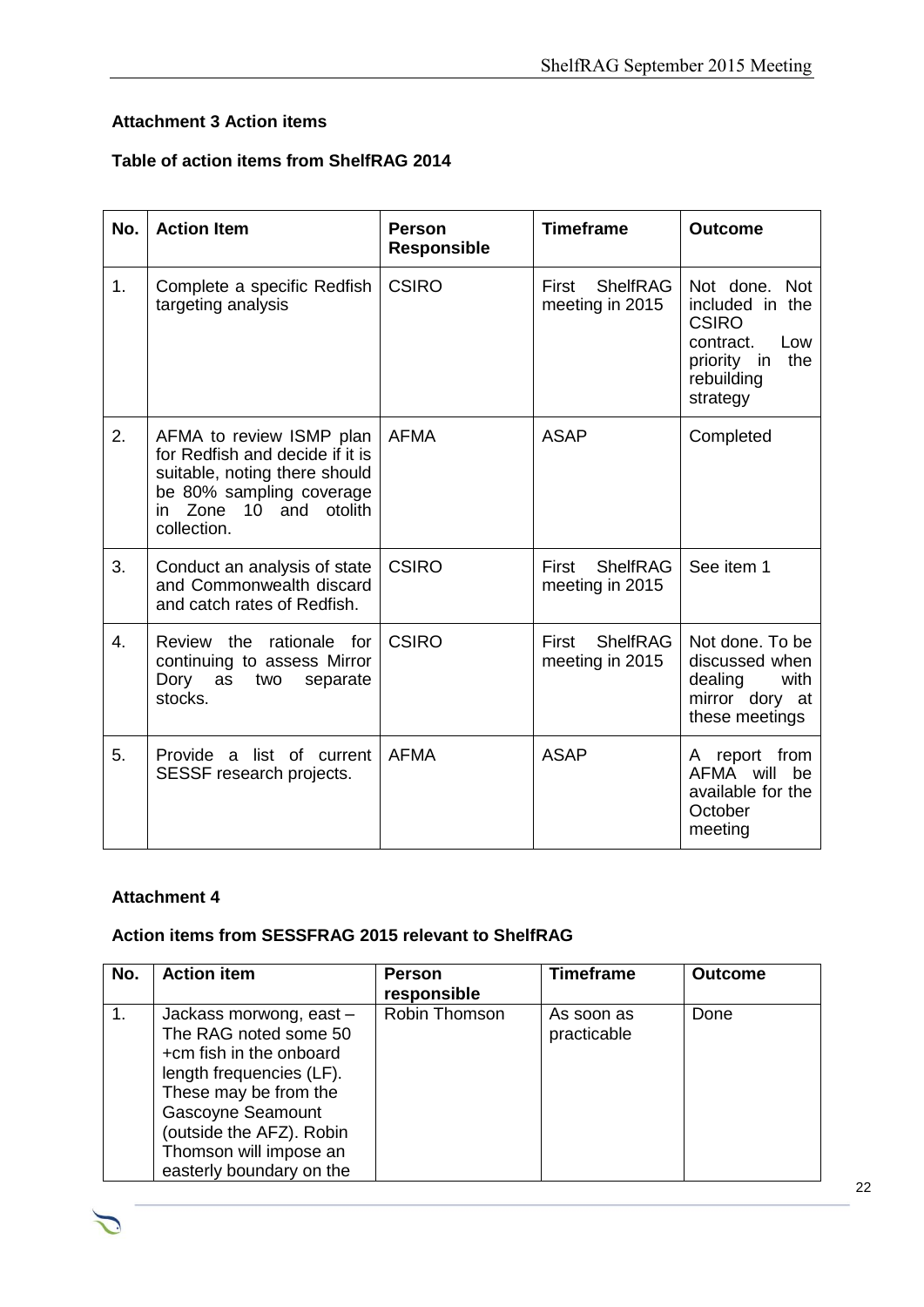|    | definitions for SEF zones<br>10 and 20 to prevent the<br>inclusion of high seas<br>catches in the dataset.                                                                                                                                                                                                                                        |                                                       |                                                                                                              |                                                                                                                                           |
|----|---------------------------------------------------------------------------------------------------------------------------------------------------------------------------------------------------------------------------------------------------------------------------------------------------------------------------------------------------|-------------------------------------------------------|--------------------------------------------------------------------------------------------------------------|-------------------------------------------------------------------------------------------------------------------------------------------|
| 2. | Jackass morwong, east -<br>include yearly and monthly<br>LF by zone to see if we are<br>picking up any recruitment<br>in the different zones.                                                                                                                                                                                                     | Robin Thomson                                         | As soon as<br>practicable                                                                                    | Dione                                                                                                                                     |
| 3. | The RAG resolved that<br>seeing as over 95 percent<br>of the flathead catch<br>consisted of tiger flathead<br>and that only tiger flathead<br>were considered in the<br>assessment not use<br>'mixed flathead' as the<br>descriptor and to retain the<br>name 'tiger flathead'. Dr<br>Thomson undertook to<br>amend the data summary<br>document. | Robin Thomson                                         | As soon as<br>practicable                                                                                    | Agreed - done                                                                                                                             |
| 4. | Blue warehou - provide<br>crew collected blue<br>warehou data to Robin<br>Thomson.                                                                                                                                                                                                                                                                | <b>AFMA</b>                                           | As soon as<br>possible                                                                                       | AFMA - Sally<br>Weekes to<br>follow up                                                                                                    |
| 5. | Individual SESSF RAGs to<br>provide any comments on<br>the data plan template to<br>AFMA.                                                                                                                                                                                                                                                         | <b>RAGs</b>                                           | In the course of<br>the 2015<br>meetings                                                                     |                                                                                                                                           |
| 6. | A sub - committee of Sally<br>Weekes, Simon Boag and<br>lan Knuckey to use catch<br>data to investigate<br>"grouping" of by product<br>catch and discards.                                                                                                                                                                                        | Sally Weekes,<br>Simon Boag and<br>lan Knuckey        | September<br><b>RAGs</b>                                                                                     | Done, see<br>agenda item 6                                                                                                                |
| 7. | School whiting - noting<br>reports of falling school<br>whiting catches reported<br>from NSW Judy to clarify<br>the catches as reported in<br>the SESSF ISMP Discard<br>paper.                                                                                                                                                                    | <b>Judy Upston</b><br>Ross Bromley to<br>get NSW data | By July 2016 (or<br>prior to an<br>assessment for<br>school whiting if<br>it gets pushed<br>back until 2017) | <b>Judy Upston</b><br>has the NSW<br>state catches.<br>The analysis<br>will be<br>completed for<br>the October<br>meeting.                |
| 8. | School Whiting. Dr Day to<br>undertake preliminary work<br>to ascertain if a pre-recruit<br>survey is a viable option<br>for this species and<br>consequently if it is worth<br>investing in.                                                                                                                                                     | Jemery day                                            | <b>ShelfRAG</b>                                                                                              | Nothing to<br>report. The<br>project is<br>externally<br>funded, so<br>although the<br>RAG can<br>encourage Dr<br>Day it cannot<br>impose |

Chair Rob Lewis c/- Executive Officer Tony Kingston, 155 Faulkland Rd, Gloucester NSW 2422

 $\sum$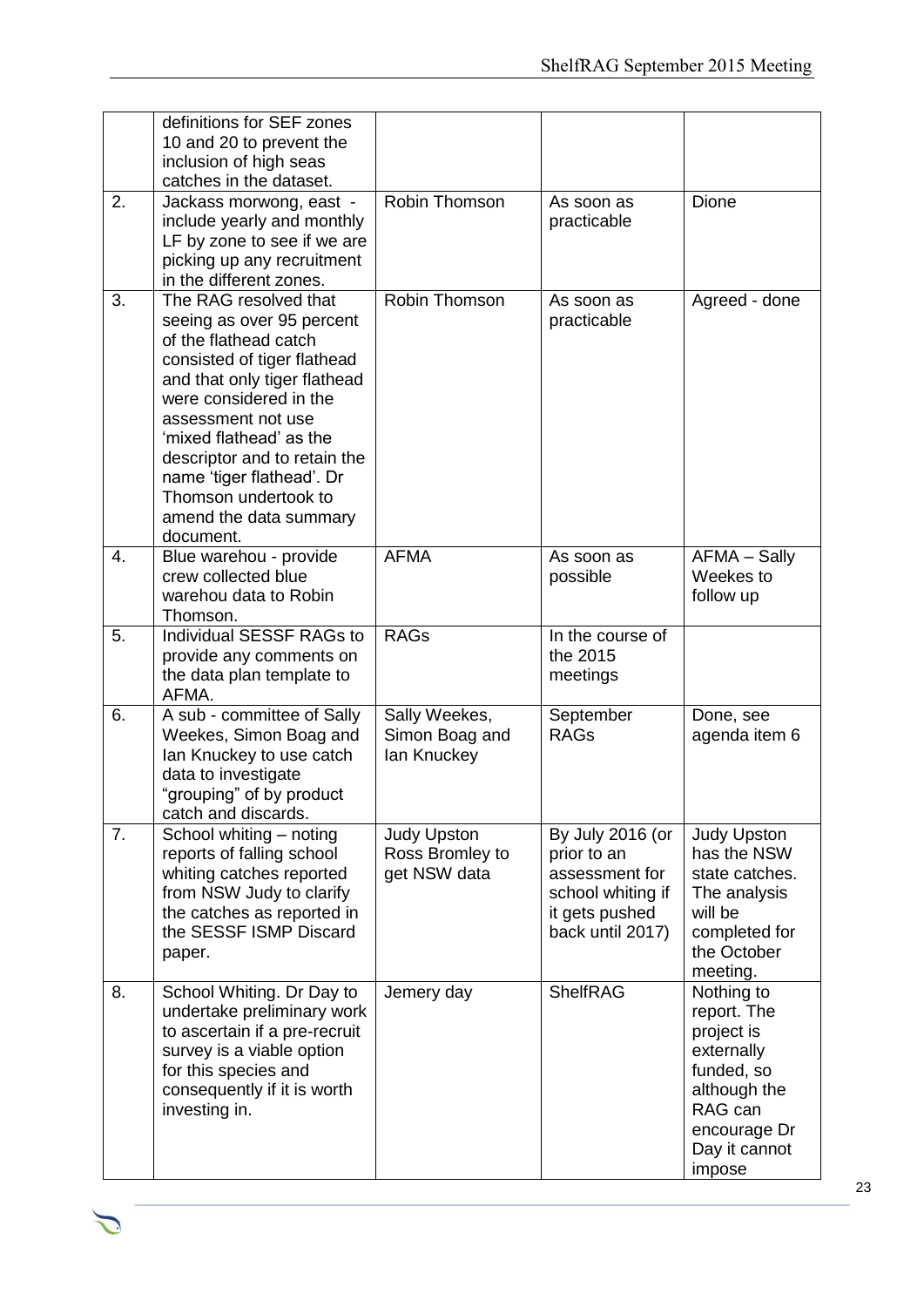|    |                                                                                                                                                                   |            |                        | timeframes.                                                                                                                                                                                                              |
|----|-------------------------------------------------------------------------------------------------------------------------------------------------------------------|------------|------------------------|--------------------------------------------------------------------------------------------------------------------------------------------------------------------------------------------------------------------------|
| 9. | Research – AFMA will<br>investigate integrating<br>examining reasons for<br>falling CPUEs and lack of<br>species rebuilding into the<br>existing research project | George Day | As soon as<br>possible | <b>Rich Little</b><br>reported that<br>nothing had<br>been submitted<br>yet but a<br>workshop is<br>planned to see<br>if the this<br>project can be<br>incorporated<br>into the existing<br>under-caught<br>TAC project. |

# **Attachment 5 Action items arising from this meeting**

| No.            | <b>Action item</b>                                                                                                                                                                                | <b>Person</b><br>responsible    | <b>Timeframe</b>                                   |
|----------------|---------------------------------------------------------------------------------------------------------------------------------------------------------------------------------------------------|---------------------------------|----------------------------------------------------|
| $\mathbf{1}$   | Circulate the revised ISMP program to<br>ShelfRAG for comment.                                                                                                                                    | <b>AFMA</b>                     | As soon as<br>possible                             |
| $\overline{2}$ | Explore the effect of different recruitment<br>scenarios on redfish rebuilding times.                                                                                                             | <b>AFMA/CSIRO</b>               | Subject to<br>agreement<br>with AFMA re<br>funding |
| 3              | Monitor size the LF sampling and size<br>composition of redfish.                                                                                                                                  | AFMA/CSIRO                      | Ongoing                                            |
| 4              | Undertake an analysis of redfish targeting<br>and trends.                                                                                                                                         | <b>CSIRO</b>                    | As soon as<br>possible                             |
| 5              | Explore the effect of different recruitment<br>scenarios on redfish rebuilding times.                                                                                                             | AFMA/CSIRO                      | Subject to<br>funding and<br>time<br>constraints   |
| 6              | Circulate Dr Knuckey's paper "Maximising<br>yields and reducing discards in the South<br>East Trawl Fishery through gear<br>development and evaluation. Knuckey, I.A.<br>and C.J.T. Ashby. 2009). | <b>Ross Bromley</b>             | As soon as<br>possible                             |
| $\overline{7}$ | Dr Knuckey to liaise with Dr Thomson to<br>obtain then include state blue warehou<br>catches in the data set.                                                                                     | Dr Knuckey<br>and Dr<br>Thomson | As soon as<br>practicable                          |
| 8              | Dr Little to write a paper for the next RAG<br>meeting exploring pre assessment<br>requirements of a new updated eastern<br>gemfish assessment, including a spawning<br>survey.                   | Dr Little                       | October<br><b>ShelfRAG</b><br>meeting              |